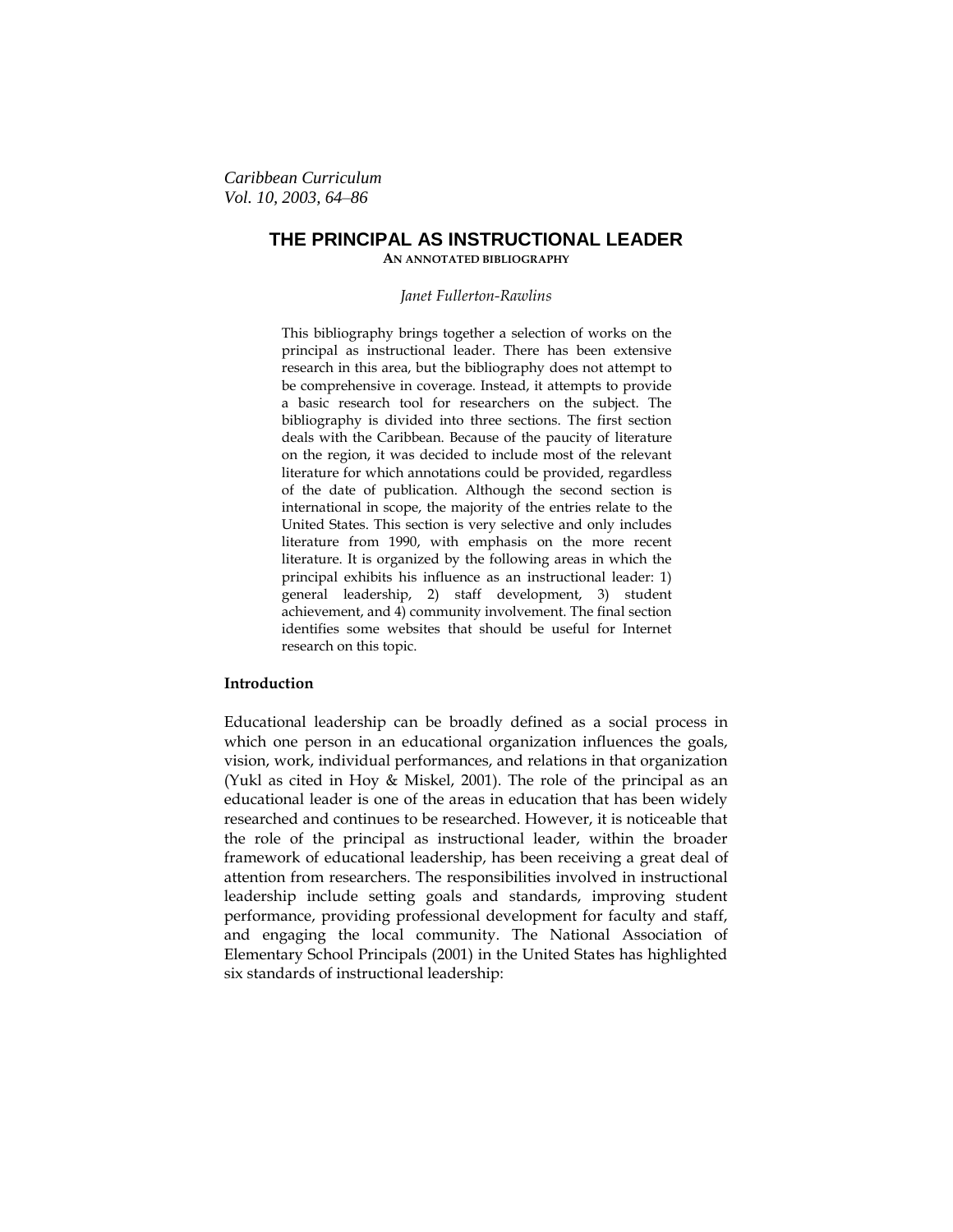### *The Principal as Instructional Leader*

- 1. Leading schools in a way that puts student and adult learning at the center while serving as leader and teacher.
- 2. Promoting the academic success of all students by setting high standards and an environment of achievement.
- 3. Creating curriculum and instruction that ensure student progress to agreed-upon academic standards.
- 4. Creating a climate of continuous learning for adults that is tied to student learning.
- 5. Using multiple sources of data as a diagnostic tool to assess, identify, and apply instructional improvement.
- 6. Actively engaging the community to share in responsibility for school success.

According to Brown and Irby (2001), "school reform efforts have focused attention on the principal as the person who facilitates the process of transforming schools and who leads faculty, staff, students, and community to levels of excellence" (p. vii). Therefore, as an instructional leader, the principal is the one responsible for achieving educational excellence in a school.

As a leader, the principal's role is akin to a manager of an organization where the leadership focuses on making decisions about what should be done to improve the organization (Kowalski, 2003). However, whereas management seeks to influence people so that they will achieve predetermined organizational objectives, leadership strives to influence people to create shared objectives and then attain them (Kowalski, p. 3). Leadership involves the embodiment and articulation of a vision and its communication to others (Bush & Bell, 2002). It is this vision that distinguishes leaders from those who are just good managers. This is the role that school principals are required to assume as instructional leaders.

Principals, as instructional leaders, recognize that teaching, learning, and academic achievement are the main business of the school. They recognize that the students, staff, parents, and community all come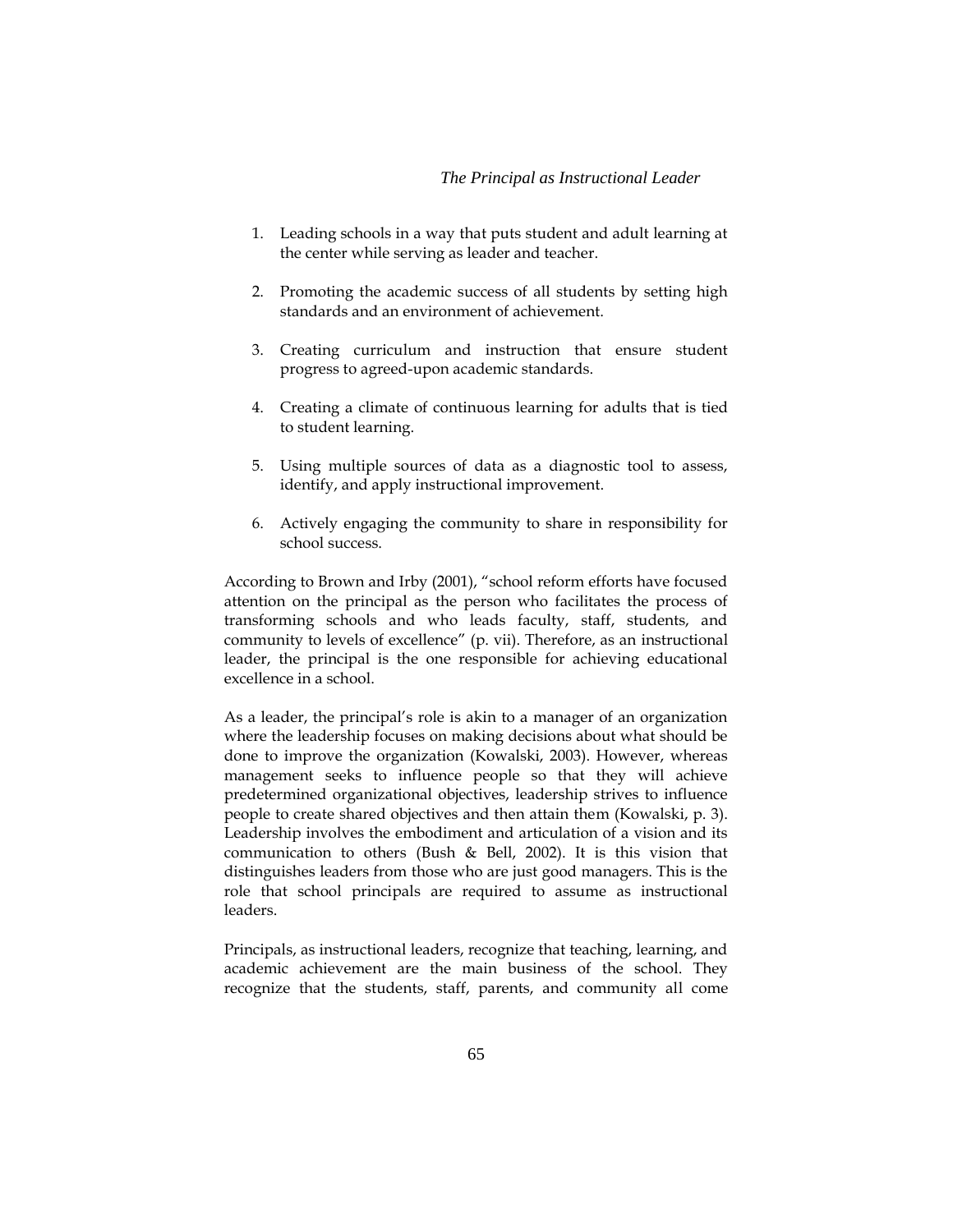together to execute this business in an effective way. The role of principals is to combine all these elements to ensure that the business of the school is successfully carried out and maintained. As instructional leaders, they must ensure that teachers are committed, students are actively engaged in learning, and parents are supportive. They must be able to motivate the staff, provide avenues for professional development, encourage their students, and communicate with parents and the community at large. In addition to having a clear vision for the school, principals, as instructional leaders, must have clear and well-understood goals; establish a safe and positive school climate; focus on academics, teaching, and learning; and practise shared decision making in tandem with teachers, parents, and students (Educational Research Service [ERS], 2000). In effect, they must use their position to move the school to educational excellence (Kimbrough & Burkett, 1990).

One of the earliest models of instructional leadership was proposed by Sergiovanni (1995), who suggests that leadership is made up of a set of forces that the principal uses to make the school effective. These forces are technical, human, educational, symbolic, and cultural:

- The technical leader displays sound management techniques such as planning and time management.
- The human leader harnesses the school's human resources and motivates them.
- The educational leader shows expert knowledge about matters of education, curriculum, teaching, and learning.
- The symbolic leader emphasizes matters of importance to the school community.
- The cultural leader seeks to define a culture of the school—its goals, vision, and values.

Sergiovanni suggests that a school's effectiveness depends on a combination of these forces.

In addition to being instructional leaders, principals must also possess a wide range of skills to manage the school and lead it to excellence. Kimbrough and Burkett (1990) posit that principals need more skills than the ordinary manager in other organizations, and these skills are important in performing the tasks involved in the leadership role.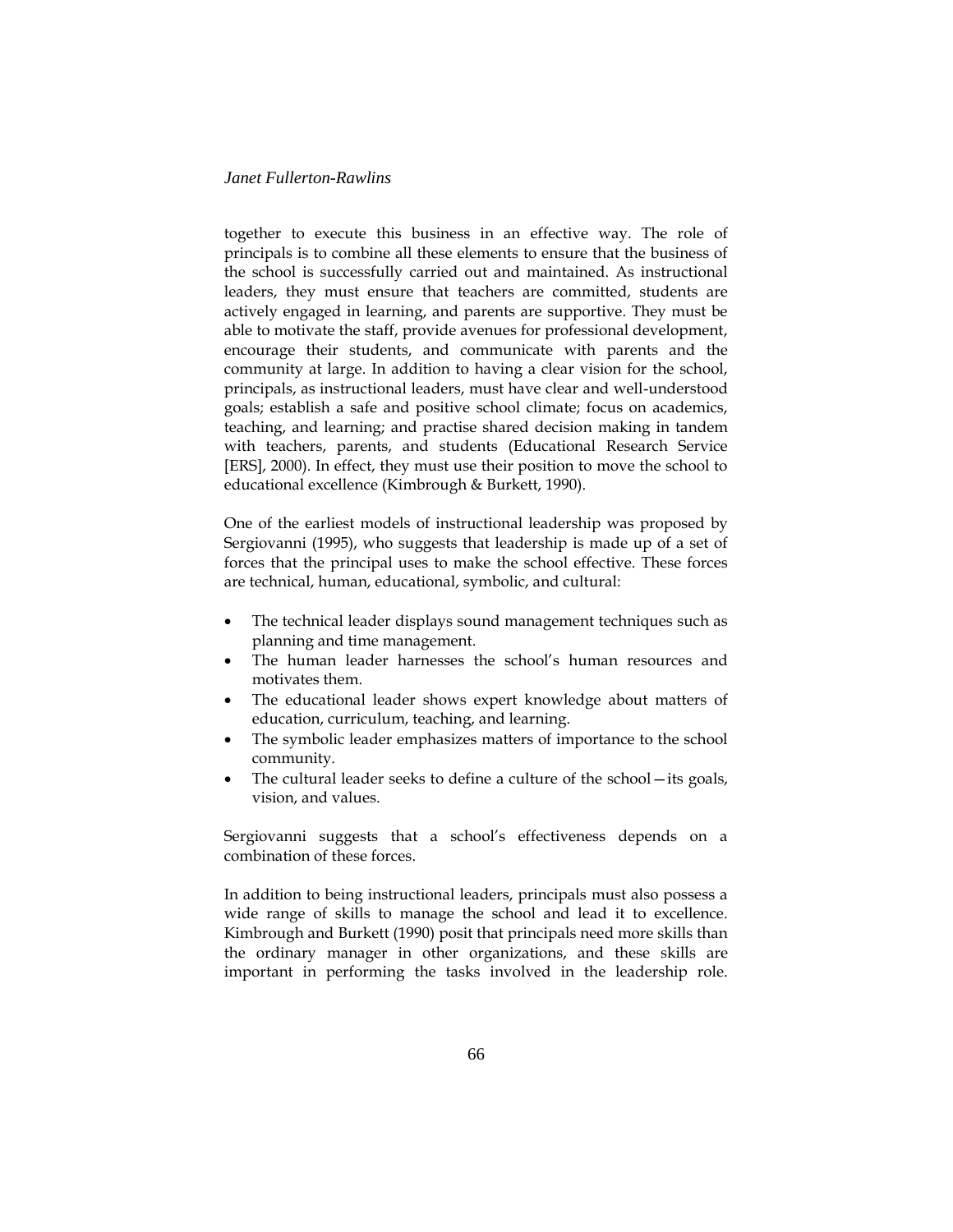### *The Principal as Instructional Leader*

McEwan (2003) points out that strong principals must exhibit the following behaviours:

- display commitment to academic goals
- provide forceful and dynamic leadership
- consult effectively with others
- create order and discipline
- marshal resources
- use time well
- evaluate results.

Other researchers have identified a number of other skills that principals must possess, which range from communication and public relations, to conflict resolution and mediation skills (ERS, 2000).

Although schools may vary in size, complexity, and location, the fundamental functions of principals remain the same. It is their influence as instructional leaders that will ultimately develop and lead the school to success and to excellence.

#### **References**

- Brown, G., & Irby, B. (2001). *The principal portfolio* (2nd ed.). Thousand Oaks, CA: Corwin Press.
- Bush, T., & Bell, L. (Eds.). (2002). *The principles and practice of educational management.* London: Paul Chapman Publishing.
- Educational Research Service. (2000). *The principal, keystone of a high-achieving school: Attracting and keeping the leaders we need.* Arlington, VA: ERS for the National Association of Elementary School Principals and the National Association of Secondary School Principals.
- Hoy, W., & Miskel, C. (2001). *Educational administration: Theory, research and practice* (6th ed.). Boston: McGraw Hill.
- Kimbrough, R. B., & Burkett, C. W. (1990). *The principalship: Concepts and practices.*  Englewood Cliffs, NJ: Prentice Hall.
- Kowalski, T. J. (2003). *Contemporary school administration: An introduction* (2nd ed.). Boston: Allyn & Bacon.
- McEwan, Elaine K. (2003). *Seven steps to effective instructional leadership* (2nd ed.). Thousand Oaks, CA: Corwin Press.
- National Association of Elementary School Principals. (2001). *Leading learning communities: Standards for what principals should know and be able to do.* Alexandria, VA: NAESP.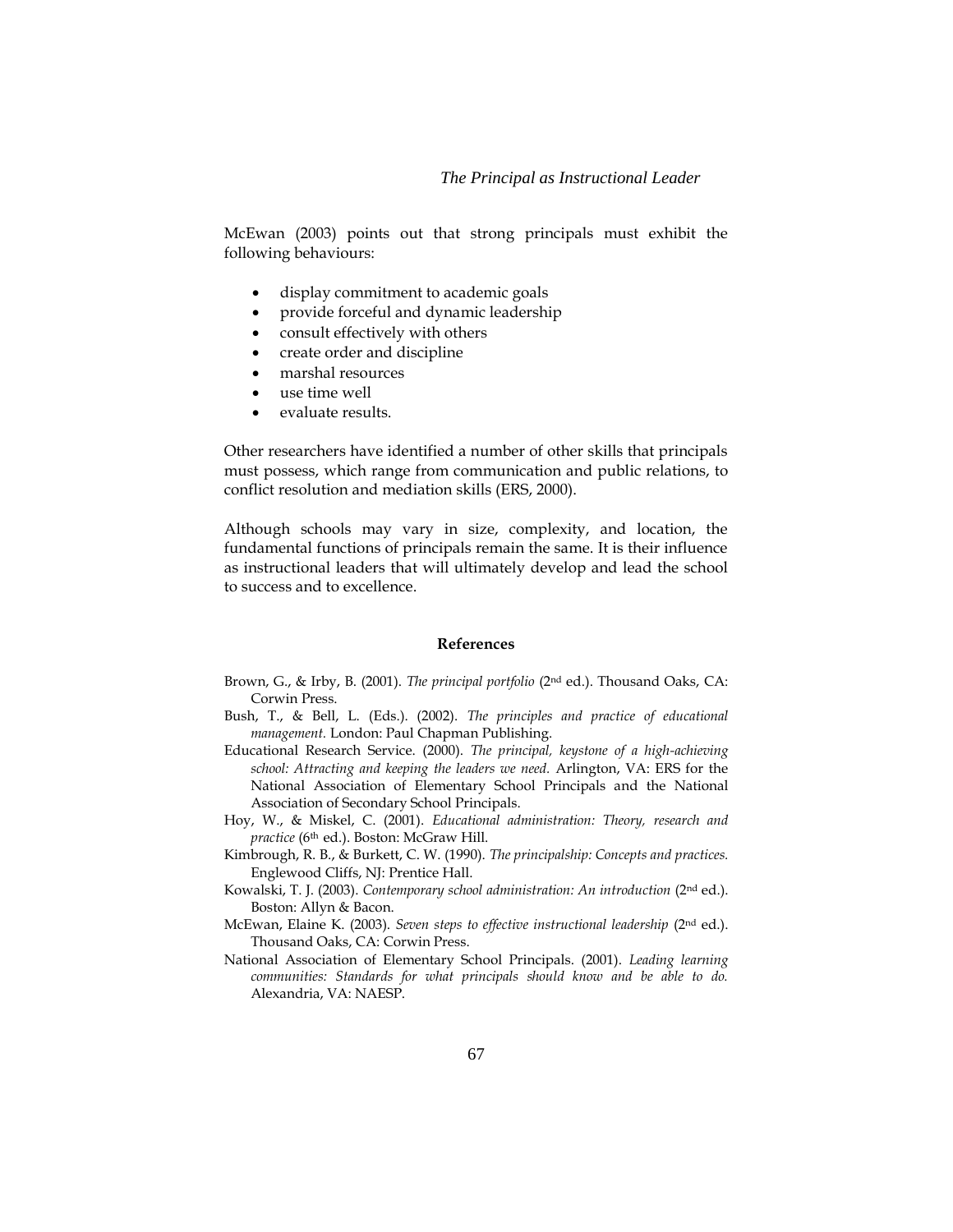Sergiovanni, T. J. (1995). *The principalship: A reflective practice perspective* (3rd ed.). Boston: Allyn & Bacon.

# **BIBLIOGRAPHY**

#### **CARIBBEAN**

#### Buckley-Jones, Barbara A.

*Principals' leadership style, its expression and effect on teachers' job satisfaction*. Unpublished doctoral dissertation, The University of the West Indies, Mona, 1988. xiv, 321 p.

This study examined the leadership style of secondary school principals in Jamaica, and attempted to identify its effects on the job satisfaction of teachers. Data were gathered through a questionnaire sent to 23 principals and 119 teachers, drawn from all secondary school types. Results of the data analysis revealed a definite instructional leadership style, as principals indicated that they emphasized planning, decision making, communicating, and social and professional support as aspects of their leadership style, which influenced teacher morale and performance.

### David, Douglas E.

*The effects of headmaster/headmistress leadership styles on teachers' morale in primary schools in Region 4*. Unpublished master's thesis, University of Guyana, 1992. vi, 158 p.

This study sought to test the widely held view that leadership styles have an effect on teacher morale. Questionnaires were used to collect data from teachers and headmistresses in 20 primary schools in Region 4, Guyana. One of the findings showed that the leadership style of heads had a significant relationship with teacher morale.

### Davidson, Frances E.

*Teachers' perceived leadership behaviour of principals and morale in a selected sample of schools*. Unpublished master's thesis, The University of the West Indies, Mona, 1979. vii, 165 p.

This study sought to identify: 1) the different aspects of principals' leadership behaviour which both principals and teachers considered important for enhancing the harmonious and productive functioning of the school, and 2) the reaction of teachers to these aspects of principals'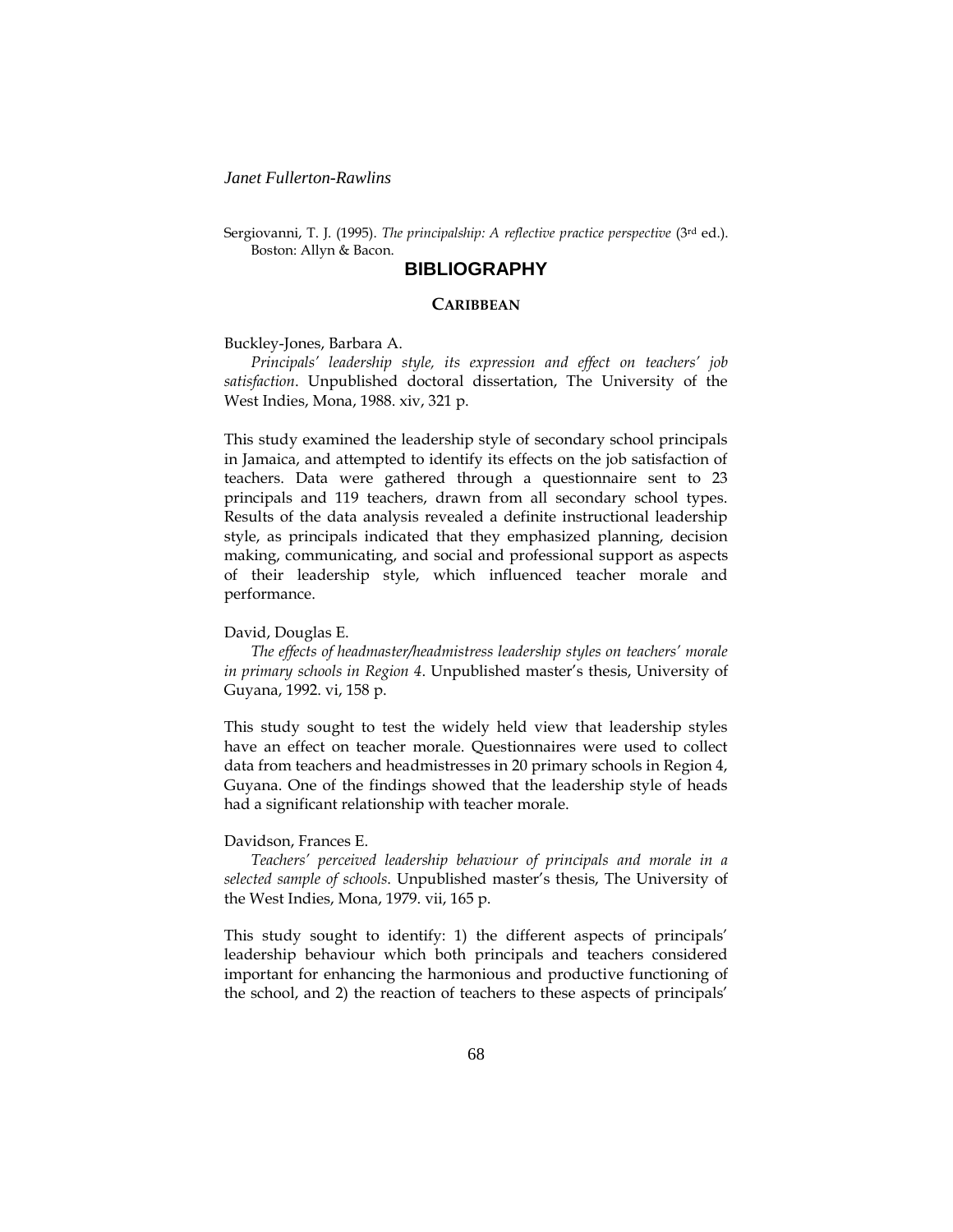#### *The Principal as Instructional Leader*

leadership. Results of the data analysis showed aspects of instructional leadership, as both principals and teachers considered participation in decision making, consideration, and open communication as the major aspects of the principal's behaviour in relation to staff morale.

### Hernandez, Denise Lucy Jeanne

*The attitudes of primary school principals in St. George East toward the visionary leadership ideal*. Unpublished master's thesis, The University of the West Indies, St. Augustine, 1991. x, 262 p.

This study attempted to determine whether or not primary school principals in the St. George East Educational District of Trinidad, exhibited the attributes of visionary leadership in their efforts to achieve quality education. One of the findings of the study revealed that almost all of the principals displayed a positive attitude toward visionary leadership and its practice in schools, in their efforts to achieve quality education.

#### Joseph, Arthur

*Principal leadership at the junior secondary school in Trinidad and Tobago*. Unpublished master's thesis, The University of the West Indies, St. Augustine, 2000. xii, 377 p.

The study sought to determine: 1) the leadership frames most often used by principals at junior secondary schools in Trinidad and Tobago, 2) the degree of effectiveness of these frames, and 3) the impact of principals' leadership on teachers' commitment to their school and student learning. The schools under study were categorized as high-achieving or lowachieving. The results of the study showed that there are leadership differences as well as teacher commitment differences in high-achieving and low-achieving schools, and that academic performance might be directly related to principal leadership and teacher commitment.

### Mills, Carlton

Leadership and mission: Some challenges for the 21<sup>st</sup> century. In UNESCO/CARNEID. *The Caribbean education annual,* (pp. 15-19). Bridgetown: CARNEID Coordinating Centre, 1997. (Caribbean Education Annual; vol. IV, 96-97).

This paper attempts to provide: 1) a working definition of the concept of "Leadership and Mission" and advance some suggestions on how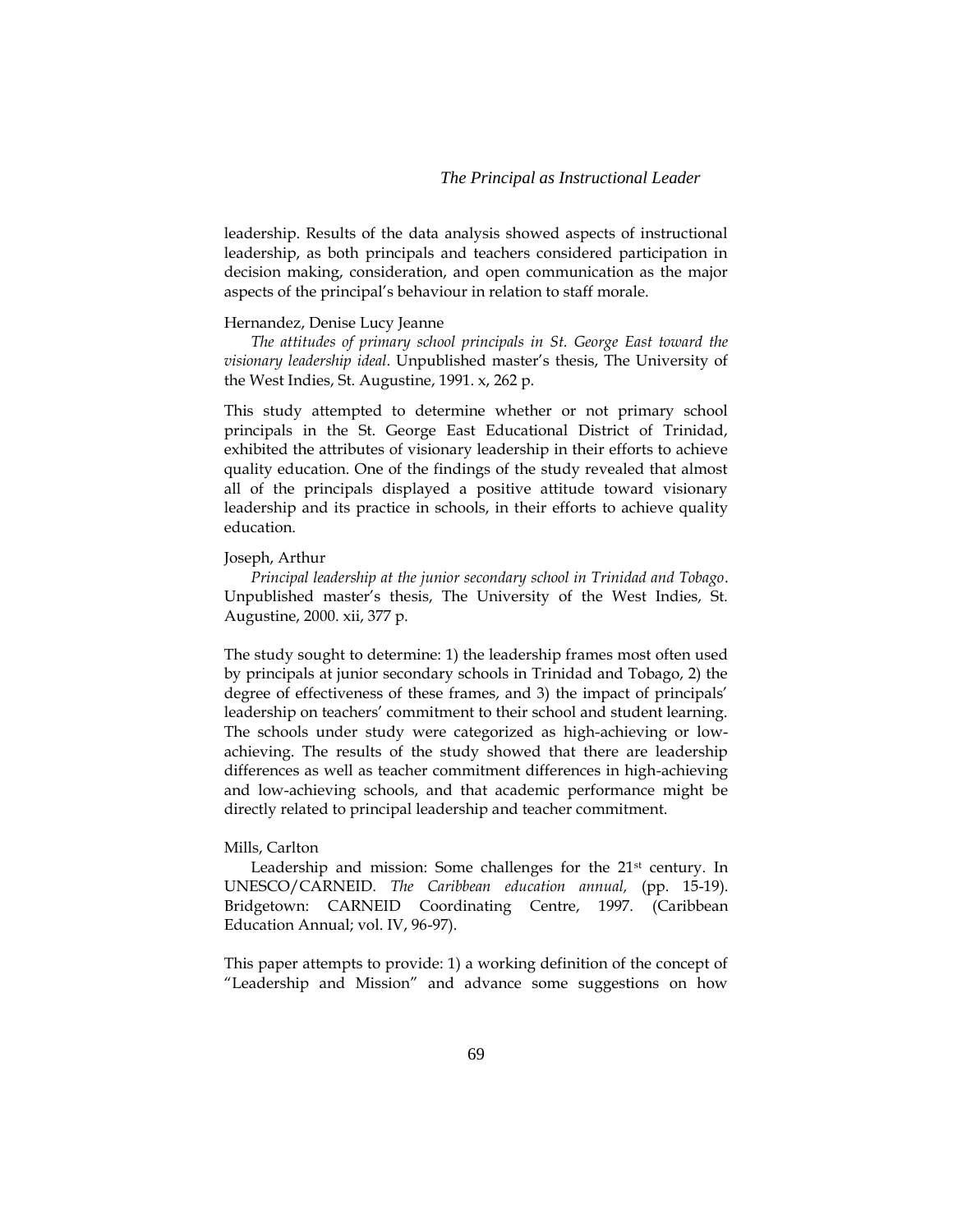principals can develop effective and achievable missions for their schools; and 2) issue some challenges to principals on how to communicate their mission to staff effectively so that they can help to create better schools for the 21st century.

#### Mortley-Modeste, Agatha

*The role of the school principal in staff development in St. Lucia*. Unpublished master's thesis, McGill University, 1993. ix, 114 p.

This study explored the role of the principal in staff development and whether it corresponded with the expectations of school teachers. It found that, generally, school principals play a positive role in staff development and that this matches teachers' expectations. This role takes the form of conducting orientation sessions for new staff, advising staff on teaching techniques, encouraging staff to pursue further studies, inviting their input in school related matters, and preparing effective professional development day sessions.

#### Scott-McDonald, Kerida Verity

*Dimensions of principal effectiveness in Jamaican primary level schools – an ethnography*. Unpublished doctoral dissertation, Harvard University, 1989. [viii], 695 p.

This study, based on one-year's ethnographic research in two Jamaican primary schools, documented and analyzed the leadership behaviour and organization of the principals of these schools. It describes the content and characteristics of the principals' work, the context within which they worked, the problems they encountered, and the strategies they used in solving them. The underlying assumption was that the effectiveness of a school ultimately depended on the effectiveness of its leader. The study concludes with an examination of the facets of leadership behaviour that were particularly responsive to the special demands and constraints of the environment in which the principals worked, and which helped contribute to school effectiveness.

### Simmonds, Alletha P.

*Teachers' perceived leadership behaviour of principals and teachers' performance in a sample of fifty all-age schools in rural and urban Jamaica*. Unpublished master's thesis, The University of the West Indies, Mona, 1994. xii, 194 p.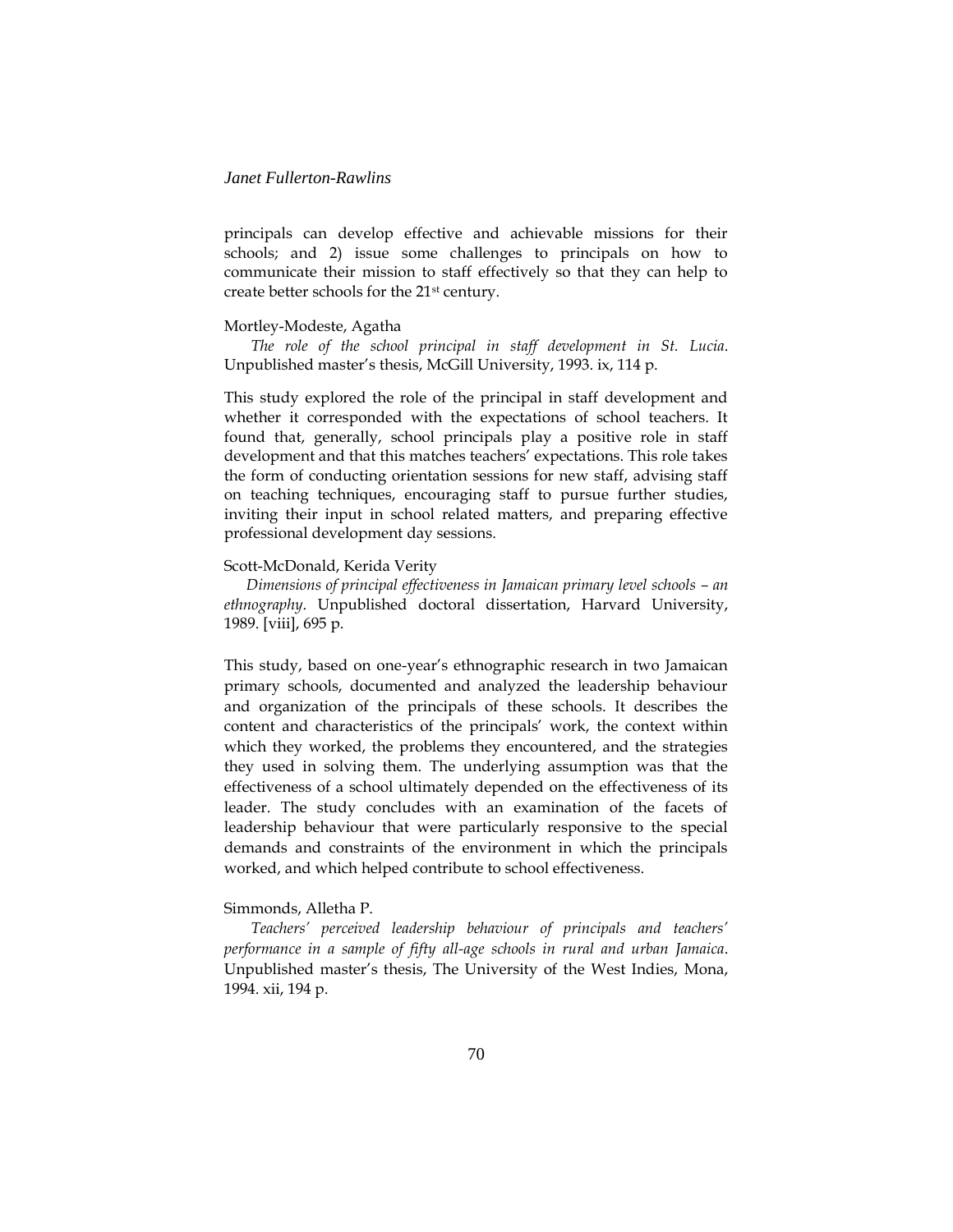This study sought to identify the relationship between teachers' perceived leadership behaviour of principals and teachers' performance in a sample of 50 all-age schools in three parishes in Jamaica. From the data collected, it was revealed that there was a positive and significant relationship between teachers' perceived leadership behaviour of principals and teachers' performance. Principals were perceived to demonstrate high levels of leadership behaviour—task- and peopleoriented—and teachers were generally perceived to perform at high levels.

### Stewart, V. S.

The role of the principal in the secondary school. *Educational Journal of Trinidad and Tobago, 6* (2), September, 1976, pp. 28-35.

The article defines the role of the principal as sociologist, helmsman, manager, educational expert, and human being. It also shows how the role of principals is to manage the human and other resources of the school so that, with society, child, and curriculum, they can steer or direct the educational process to the all-round development of the child.

#### Thompson, Cynthia

Preparing principals to be instructional leaders. *Caribbean Teacher,* October, 2001, pp. 14-15.

This article describes an in-service programme for principals in Belizean primary schools between 1996 and 1999, through which 192 principals received training. It also discusses the role and functions of the principal as instructional leader.

#### Worrell, George Christopher

*Primary school leadership: A case of two recently retired principals in the Port of Spain and Environs Education Division*. Unpublished master's thesis, The University of the West Indies, St. Augustine, 1994. vii, 114 p.

The thesis examined the leadership principles and practices of two recently retired and highly successful primary school principals of the Port of Spain and Environs Division of the Ministry of Education in Trinidad and Tobago. Results of the data analysis revealed that the leaders' styles were autocratic and were effective in terms of the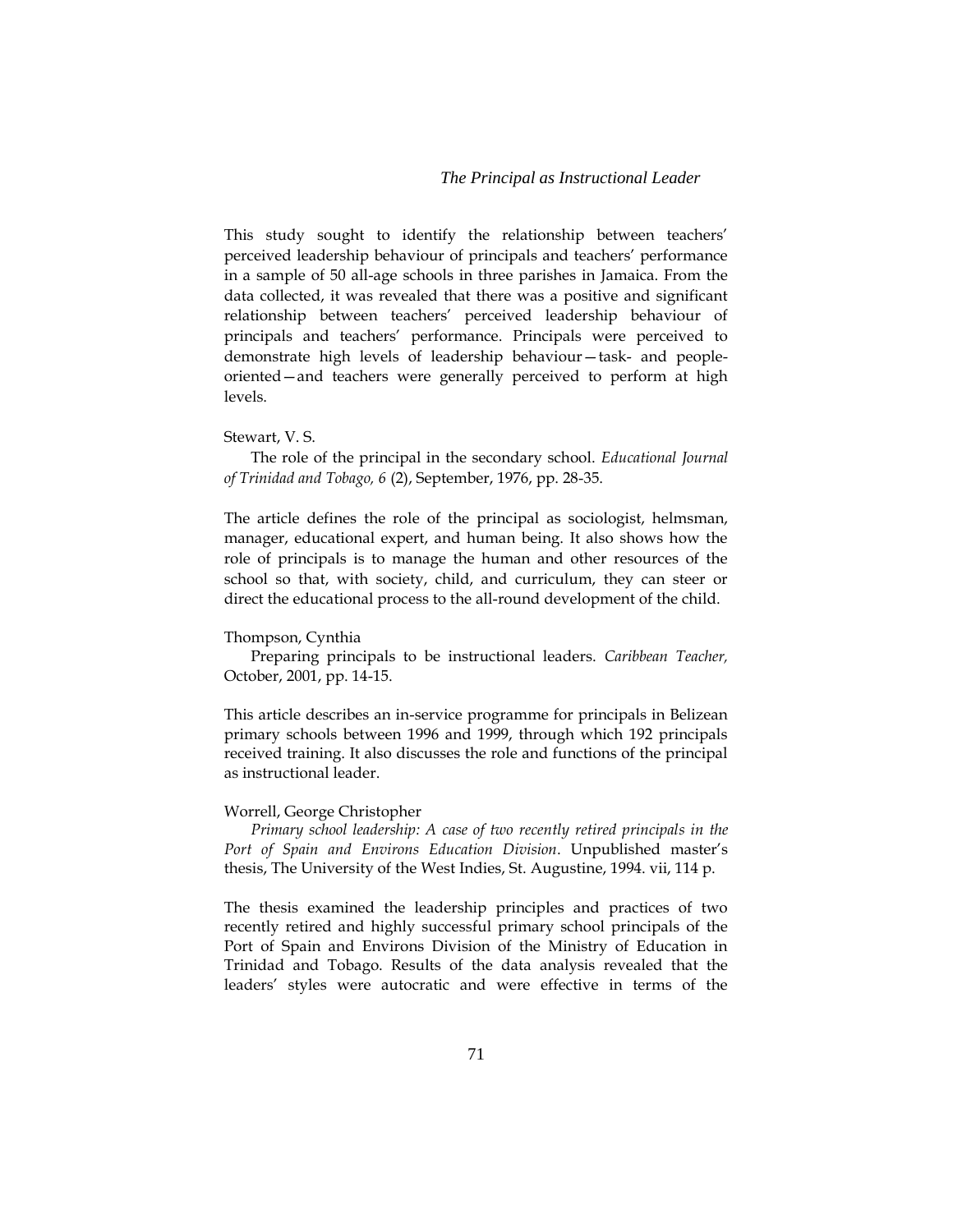academic results of their students. The findings also showed that they used their human and material resources successfully to produce highperforming schools. It was observed that the leaders took full advantage of the location of the schools (one in the centre of Port of Spain and the under in an upper middle-class residential suburb), which set the tone for the leaders drive and commitment to academic excellence.

# **INTERNATIONAL**

# **General**

Boyd, Bill

The principal as teacher: A model for instructional leadership. *NASSP Bulletin, 80* (580), May 1996, pp. 65-73.

This article shows how the principal-as-teacher model is one possible means of making principals effective instructional leaders. This approach gives the principal a feel for the educational process, allows for the testing of administrative decisions or policy, provides direct contact between principal and students, and keeps the principal active academically.

Butterworth, Barbara and Weinstein, Rhona S.

Enhancing motivational opportunity in elementary schooling: A case study of the ecology of principal leadership. *Elementary School Journal, 97* (1), September 1996, pp. 57-80.

This article examines the efforts of an elementary school principal to create a motivating school climate. It discusses four ecological principles: 1) the development of activities that recognize individuality and demand involvement and adaptation, 2) the expansion of resources to the whole school community, 3) the interdependence of activities at each school level, and 4) the balancing of resources and activities.

Casavant, Marc D. and Cherkowski, Sabre

Effective leadership: Bringing mentoring and creativity to the principalship. *NASSP Bulletin, 85* (624), April 2001, pp. 71-81.

This article examines the issues and problems associated with the decline in potential leaders applying for the principalship in the United States. It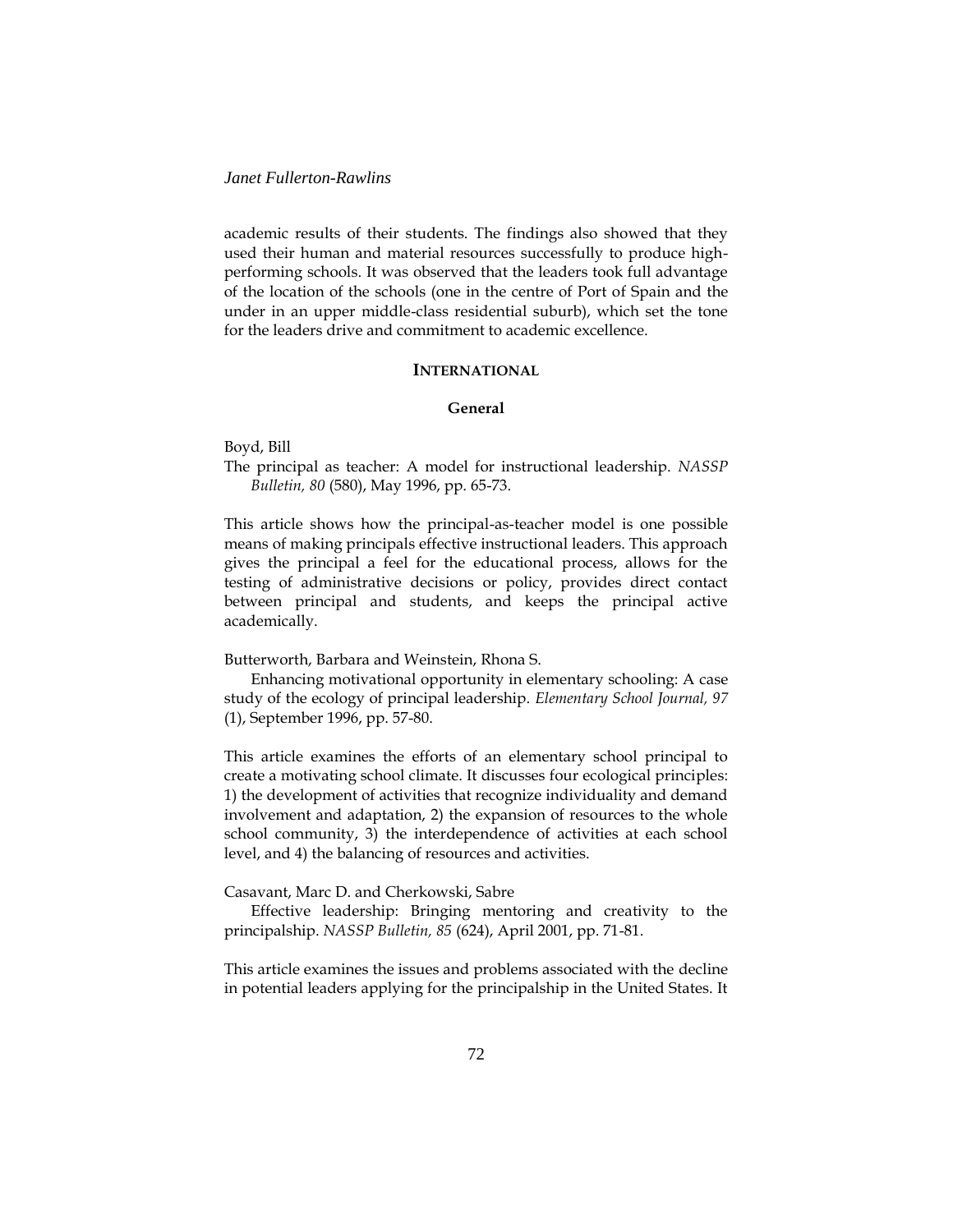then explores the behaviours that constitute effective leadership, and suggests that mentoring, combined with creativity training, has the potential to positively affect leadership style.

Childs-Bowen, Deborah; Moller, Gayle and Scrivner, Jennifer

Principals: Leaders of leaders. *NASSP Bulletin, 84* (616), May 2000, pp. 27-34.

This article states that as leaders, principals must build systems to ensure sustainability of the leadership structure. Four strategies are offered for principals to help leadership in schools: 1) create opportunities for teachers to lead, 2) build professional learning communities, 3) provide quality professional development, and 4) celebrate innovation and teacher expertise.

Cross, Christopher T. and Rice, Robert C.

The role of the principal as instructional leader in a standards-driven system. *NASSP Bulletin, 84* (620), December 2000, pp. 61-65.

This article explores four elements of effective instructional leadership: 1) vision and commitment, 2) high expectations and trust, 3) effective communication, and 4) courage to collaborate. The principal's role is highlighted and discussed.

#### Ferrandino, Vincent L.

Challenges for 21st century elementary school principals. *Phi Delta Kappan, 82* (6), February 2001, pp. 440-442.

This article points out that the principalship of the  $21<sup>st</sup>$  century requires more than an array of managerial skills. It requires the ability to lead others, to stand for important ideas and values, and more importantly, it requires never losing sight of a vision.

Gordon, Bruce G.; Stockard, J. W. and Williford, H.

The principal's role as school leader. *Educational Research Quarterly, 15* (4), October 1992, pp. 29-38.

Perceptions of the current and ideal roles of the principal were compared using responses of 147 Alabama teachers. Differences between current and ideal roles were found for categories of counselor, evaluator,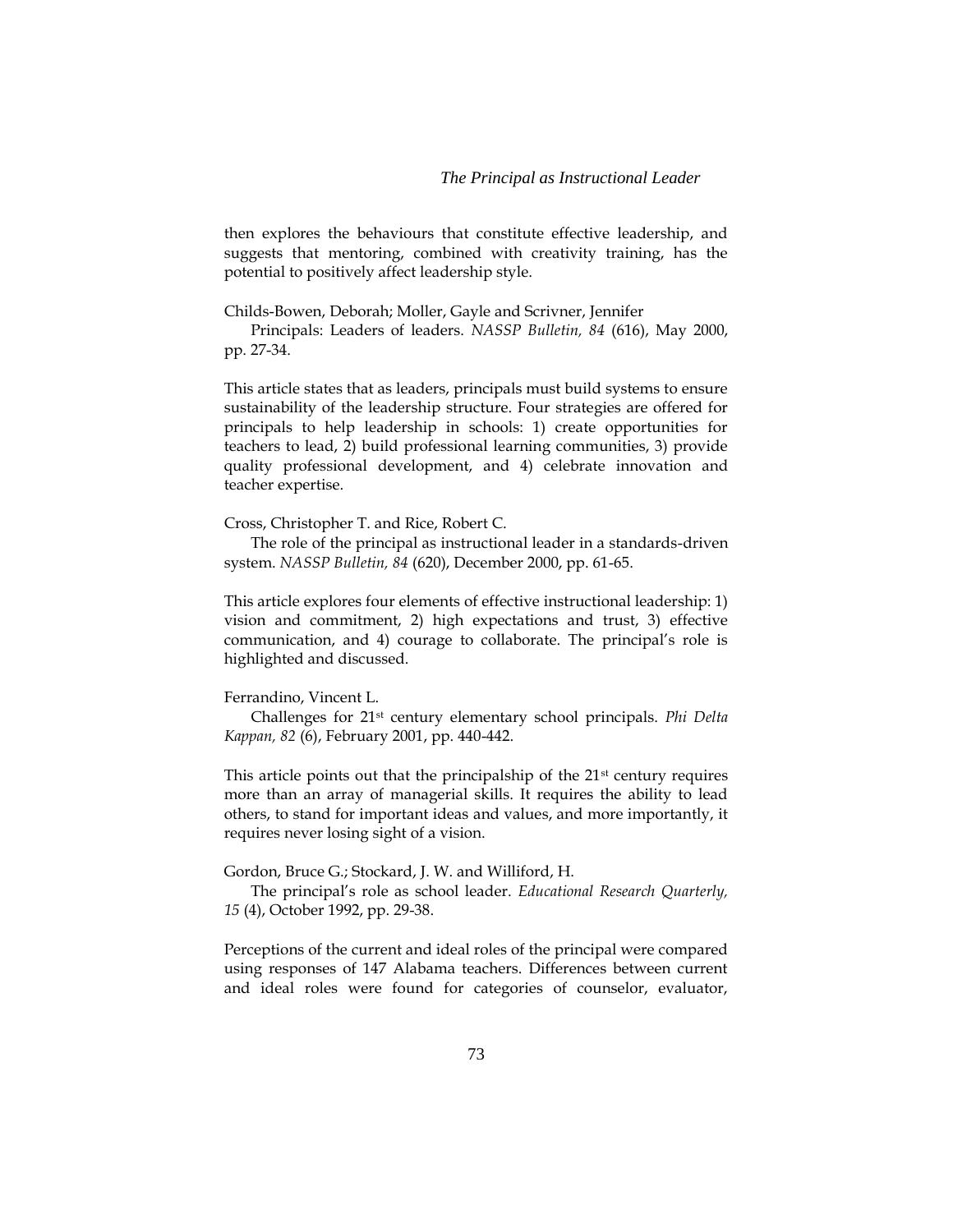motivator, and supervisor. The results emphasized the varying perceptions teachers have of principals.

#### Grantham, Tarek C. and Ford, Donna Y.

Principal instructional leadership can reverse the underrepresentation of Black students in gifted education. *NASSP Bulletin, 82*  (595), February 1998, pp. 101-109.

This article states that principals can help to improve the representation of Black students in the United States in gifted education, by focusing on teacher supervision and evaluation, staff development, and quality control.

#### Hallinger, Philip

The evolving role of American principals: From managerial to instructional to transformational leaders. *Journal of Educational Administration, 30* (3), 1992, pp.35-48.

This article analyzes the evolution of the principalship in the United States between 1960 and 1992, focusing on three main roles: programme manager, instructional leader, and transformational leader. In each case, the article explores the basis of the role and its relationship to the leadership demands from the school environments. It also discusses the implications for the evolving role of the principalship in the United States.

### Isherwood, Geoffrey B. and Achoka, Judith

The secondary school principal in Quebec. Role and responsibilities. *Education Canada, 31* (1), Spring 1991, pp. 39-43.

This article focuses on the results of a study done on the role of the principal in English-speaking secondary schools in Quebec. Four aspects of the principal's role were investigated: 1) the expectations held by secondary school principals, 2) conflicts experienced by secondary school principals, 3) ambiguities that exist in the role of the secondary principal, and 4) how the contemporary role of the principal compares with that of 20 years earlier. In looking at the final question, the discussion showed that the role has changed because of changes in the school environment and that the principal is now less autocratic, and more inclined to consult teachers, staff council, parents, and the orientation committee on matters of policy.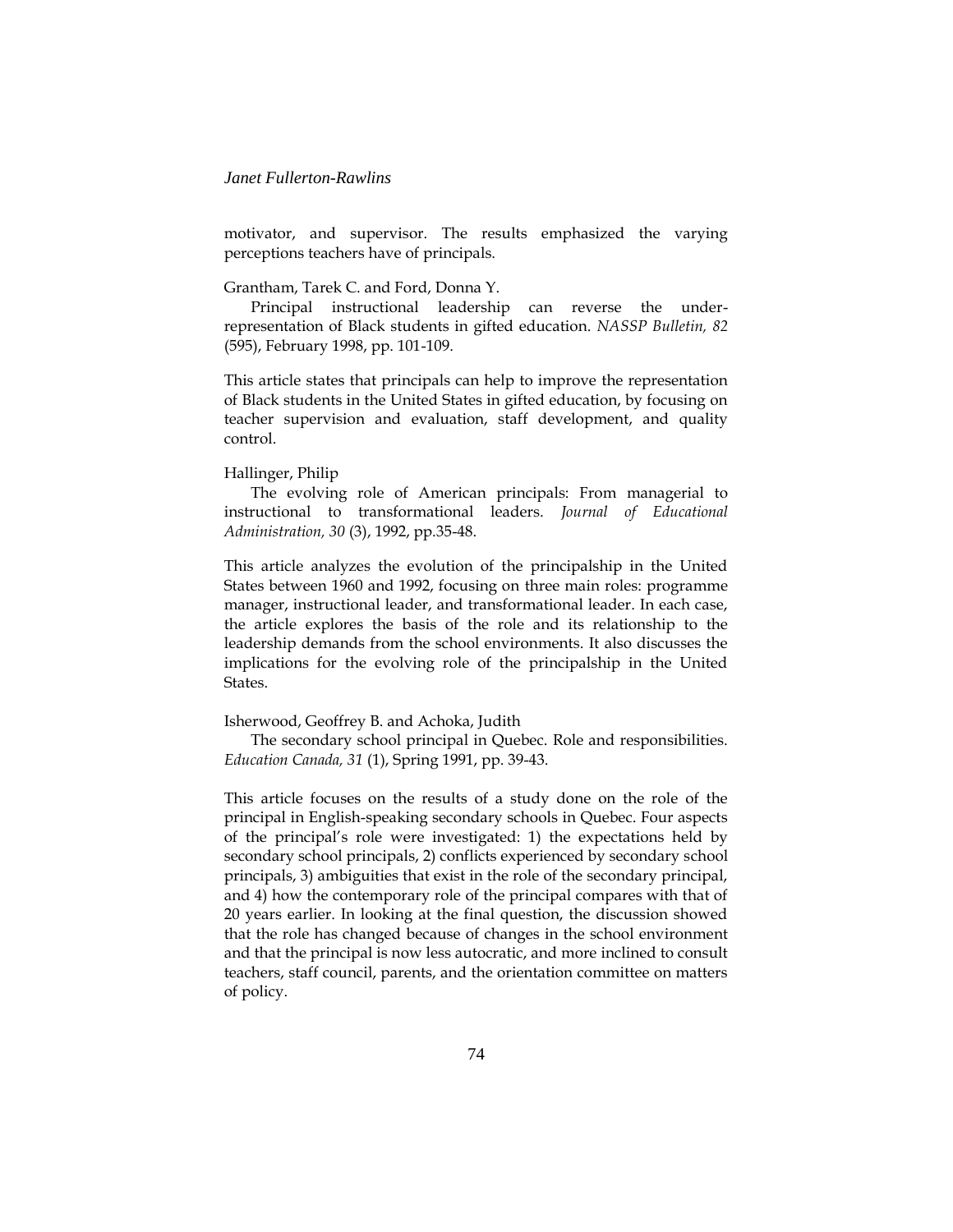Karpicke, Herbert and Murphy, Mary E.

Productive school culture: Principals working from the inside. *NASSP Bulletin, 80* (576), January 1996, pp. 26-34.

This article asserts that principals are responsible for setting the conditions which result in a culture that produces excellence. It accepts that they cannot do it alone, however, they can provide the leadership and support that produce an environment which reflects productivity.

McEwan, Elaine K.

*Seven steps to effective instructional leadership* (2nd ed.). Thousand Oaks, CA: Corwin Press, 2003. xviii, 197 p.

This book highlights seven steps to instructional leadership. These are: 1) establish, implement, and achieve academic standards; 2) be an instructional resource for staff; 3) create a learning-oriented school culture and climate; 4) communicate school's vision and mission to staff and students; 5) set high expectations for staff and oneself; 6) develop teacher leaders; and 7) develop and maintain positive relationships with students, staff, and parents. It concludes with a checklist of things a principal can do to become an effective instructional leader.

#### Moorthy, David

The Canadian principal of the '90s: Manager or instructional leader? Or both? *Education Canada, 32 (*2), Summer 1992, pp. 8-11.

This article states that although principals typically emphasize their managerial role, they need to increase their role as instructional leaders. The principal's role as an instructional leader involves three main areas: 1) defining the school mission, 2) overseeing the instructional programme, and 3) promoting the school learning climate.

### National Association of Elementary School Principals

*Leading learning communities: Standards for what principals should know and be able to do.* Alexandria, VA: NAESP, 2001. 96 p.

This handbook is designed to guide elementary and middle-level principals in developing their responsibilities in key instructional areas. These responsibilities include setting goals and standards, improving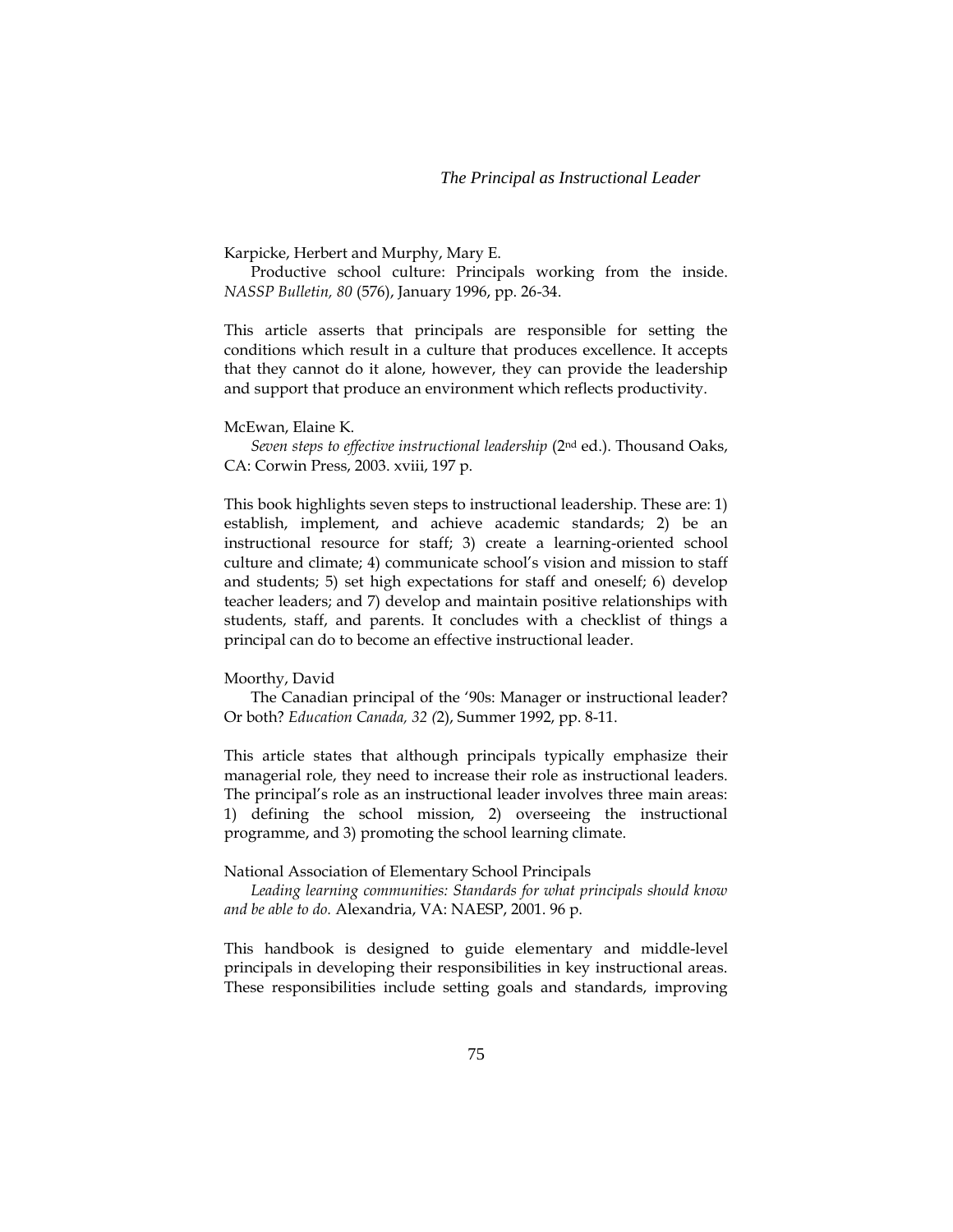student performance, providing professional development for staff, effectively using data and testing tools, and engaging the local community. It also sets out six standards that define instructional leadership for today's principals. These are: 1) leading schools in a way that puts student and adult learning at the centre, 2) promoting the academic success of all students, 3) creating and demanding rigorous content and instruction, 4) creating a climate of continuous learning for adults, 5) using multiple sources of data as a diagnostic tool, and 6) actively engaging the community.

### Niece, Richard D.

The principal as instructional leader: Past influences and current resources. *NASSP Bulletin, 77* (553), May 1993, pp. 12-18.

The article describes a study of secondary principals that attempted to: 1) generate categories of instructional leadership, 2) identify sources previously influencing secondary principals emerging into instructional leaders, and 3) note sources that principals seek out for advice and information. The findings show that effective instructional leaders are people-oriented, function within a network of other principals, and value strong mentor relationships.

### Parker, Stephanie A., and Day, Victoria P.

Promoting inclusion through instructional leadership: The roles of the secondary school principal. *NASSP Bulletin, 81* (587), March 1997, pp. 83-89.

According to this article, purposeful leadership is the key to school communities. The article outlines five aspects of instructional leadership which principals must practise to create school communities: 1) clearly define and articulate an inclusive school mission, 2) foster a school climate aimed at all students' success, 3) manage and coordinate curriculum and instructional resources to support inclusive goals, 4) monitor and support each student's progress, and 5) model reflective management and teacher supervision practices.

### Quinn, David M.

The impact of principal leadership behaviors on instructional practice and student engagement. *Journal of Educational Administration, 40* (5), 2002, pp. 447-467.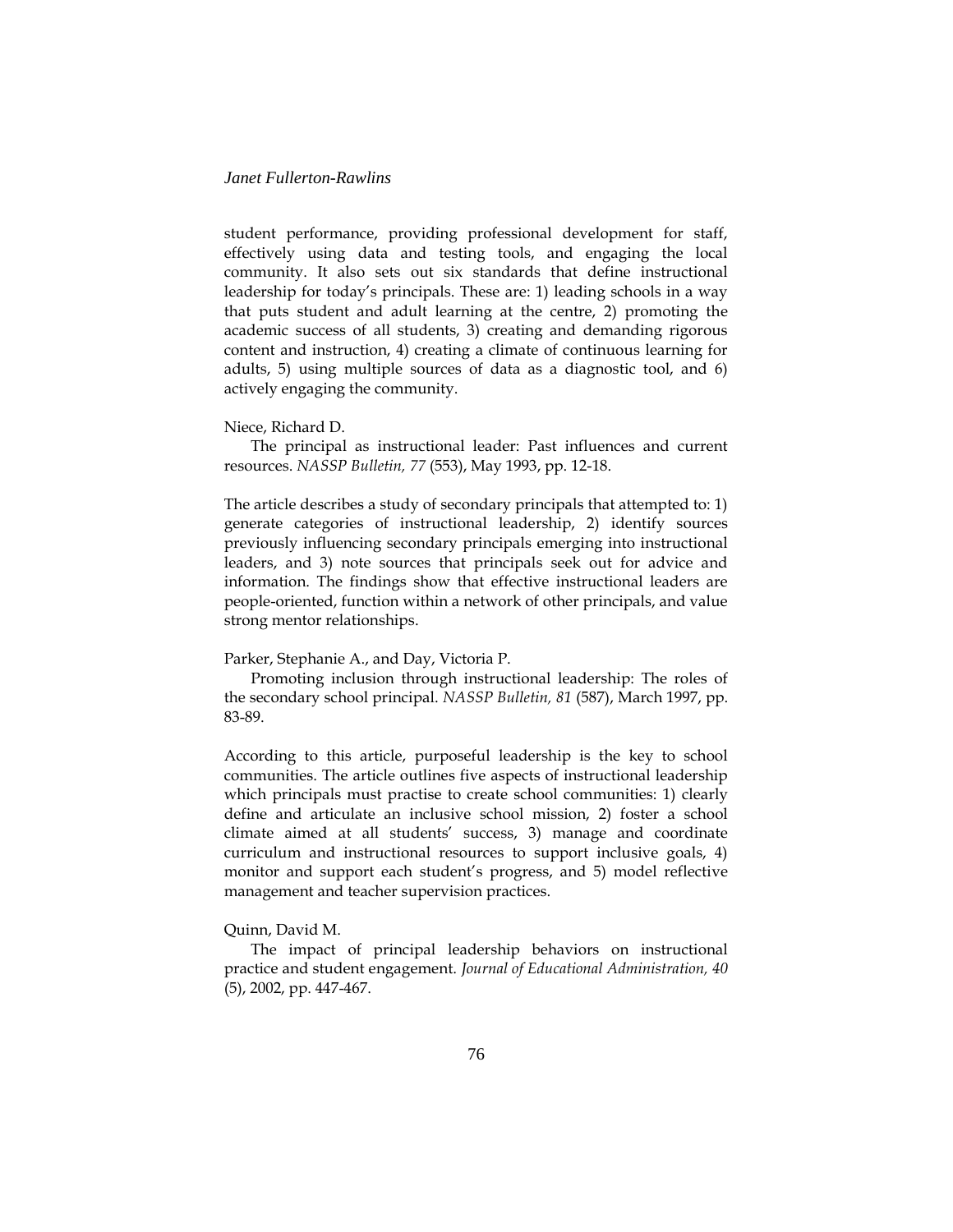The purpose of this study was to identify the relationship between principal leadership behaviours and teacher instructional practice descriptors. The study was conducted in eight elementary, eight middle, and eight high schools in the United States. Teachers in each school were surveyed on the principal's instructional leadership abilities. Results showed that instructional leadership practices correlated highly with instructional practice descriptors. The study confirmed the importance of instructional leadership and gives some insight into the nature of this leadership.

#### Schmieder, June H. and Cairns, Donald

*Ten skills of highly effective principals.* Lancaster, PA: Technomic Publishing Company, 1996. xxiii, 111 p.

This book defines the following 10 skills that educators believe are most likely to create effective leadership and instructional leadership: 1) having a vision; 2) demonstrating a desire to make a significant difference in the lives of staff and students; 3) knowing how to evaluate staff; 4) understanding that change is ongoing and may alter vision; 5) being aware of one's biases, strengths, and weaknesses; 6) knowing how to conduct group meetings; 7) having self-confidence; 8) knowing how to assess job responsibilities; 9) knowing how to encourage involvement by all parties in the educational community; and 10) having a sense of ethics and professional values.

#### Smith, Roger

*The primary headteacher's handbook: the essential guide for primary heads.* London: Kogan Page, 2002. 224 p.

This book, which is intended as a guide for primary school principals in the United Kingdom, shows how to approach the day-to-day running of a primary school. It also shows how to create organizational structures in which staff and students can be inspired. It examines topics such as planning for success and a positive school ethos, developing staff, teaching and learning, running the school as an organization, coping with inspection, and raising and maintaining standards.

Wanzare, Zachariah and Da Costa, José L.

Rethinking instructional leadership roles of the school principal: Challenges and prospects. *Journal of Educational Thought, 35* (3), December 2001, pp. 269-295.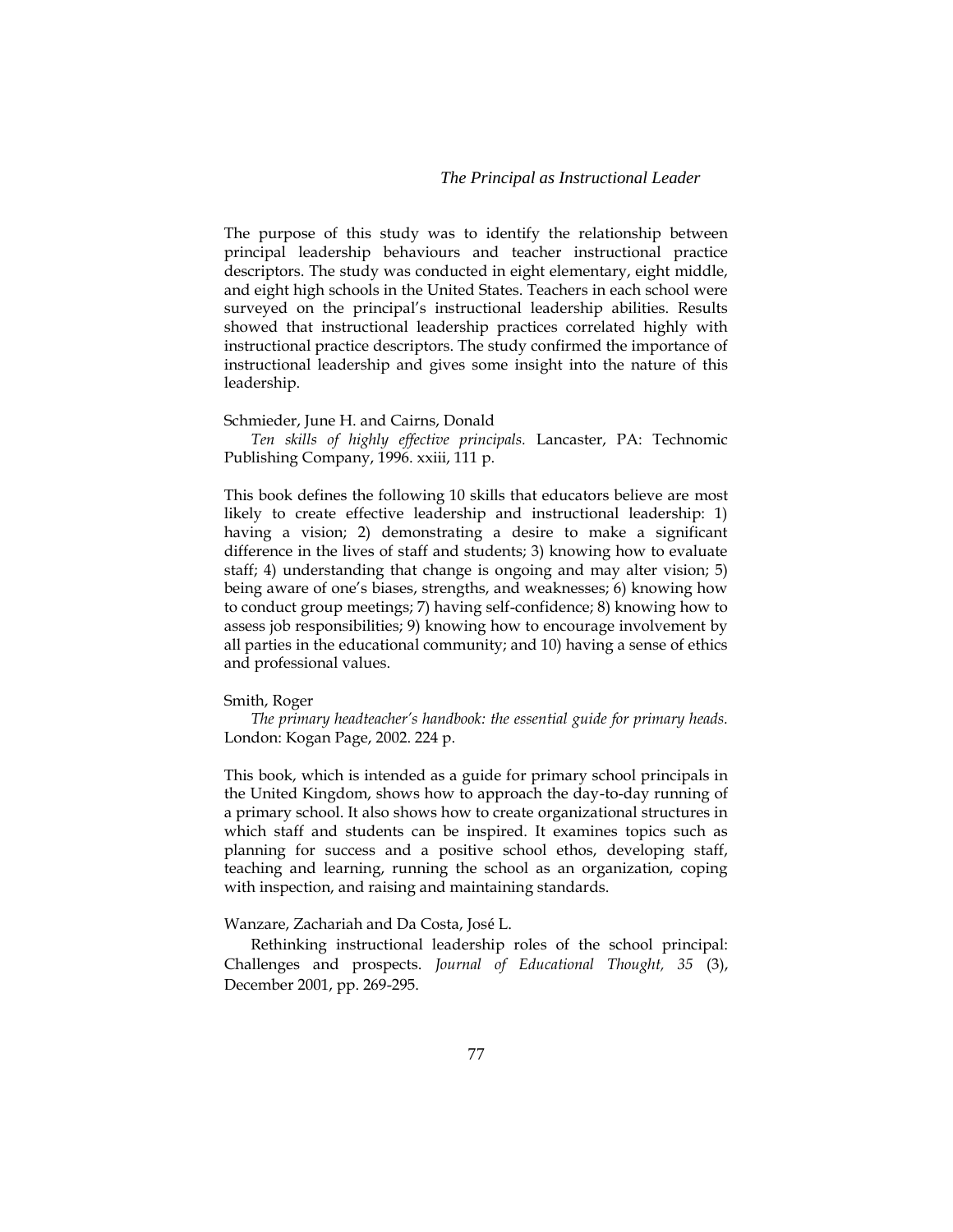This article argues that the principal's tasks, especially those associated with instructional leadership, are numerous, challenging, and complex. It identifies 38 major roles of the principal, including creating a visible presence in the school and supervising instructional activities of teachers. The article also examines the principal's instructional leadership role, the major constraints inherent in this role, and strategies for alleviating problems.

Welch, Frances C.; Lindsay, Sandra and Halfacre, John

Quality principals: Questions to consider. *Principal Leadership, 1* (6), February 2001, pp. 56-59.

This article argues that to be effective leaders, principals need to communicate clearly with all concerned with the school—what they believe, what they expect, where they have been, and where they want to go.

#### **Staff Development**

Blase, Joseph and Blase, Jo

Effective instructional leadership. *Journal of Educational Administration, 38* (2), 2000, pp. 130-141.

This article gives the result of a study in which over 800 American teachers responded to a questionnaire which asked them to identify and describe characteristics of principals that enhanced their classroom instruction, and the impacts those characteristics had on them. The findings revealed two themes of effective instructional leadership: 1) talking with teachers to promote reflection, and 2) promoting professional growth.

Blase, Jo and Blase, Joseph

The teacher's principal. *Journal of Staff Development, 22* (1), Winter 2001, pp. 22-25.

This article discusses effective instructional leadership. It also looks at how principals can improve teaching, and how teachers' views of leaders affect what they do in the classroom. In addition, it highlights two major themes in instructional leadership—talking with teachers to promote reflection, and promoting professional growth.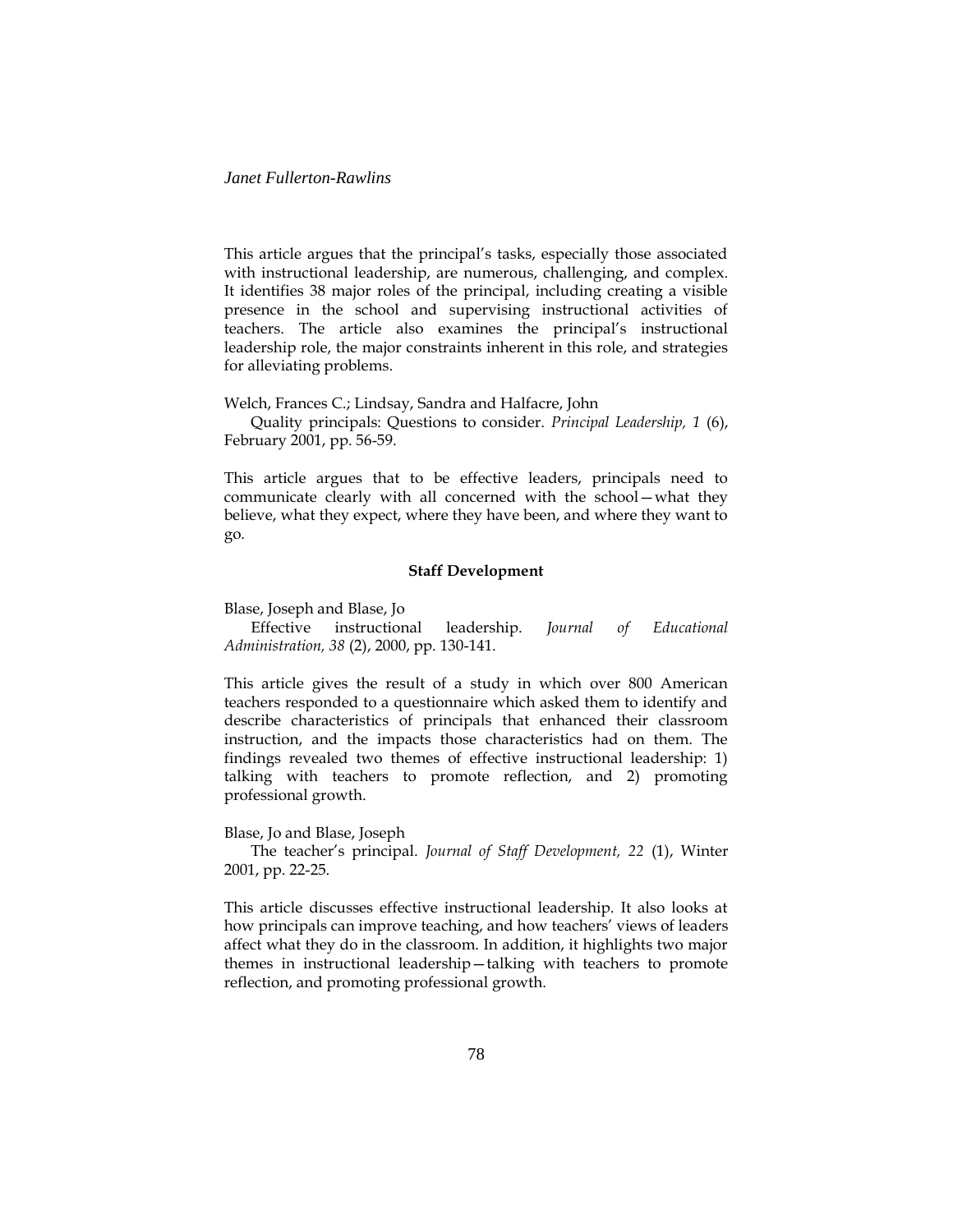# Colley, Amy

What can principals do about new teacher attrition? *Principal, 81* (4), March 2002, pp. 22-24.

This article makes the point that principals can help to stop the flight of teachers from the profession. They can do this by providing support as instructional leaders, culture builders, and mentor coordinators, and by creating an environment in which new teachers are able to thrive.

## Educational Research Service

*The principal, keystone of a high-achieving school: Attracting and keeping the leaders we need.* Arlington, VA: ERS for the National Association of School Principals, and the National Association of Secondary School Principals, 2000. vi, 85 p.

This report reviews the research on the leadership roles of effective principals. It also gives guidelines for recruiting and hiring principals, and gives suggestions for professional development activities.

#### Kelleher, James

Encouraging reflective practice. *Principal Leadership, 3* (2), October 2002, pp. 20-23.

This article looks at how principals can encourage their teachers in reflective practice as a part of the professional development vision of the school.

### Knipe, Caroll and Speck, Marsha

Improving competence in the classroom. *Principal Leadership, 3* (2) October 2002, pp. 57-59.

This article states that principals, as leaders of schools, must take an active role in creating adequate professional development for staff members, as this helps to improve student achievement.

Maulding, Wanda and Joachim, Pat

When quality really counts. *Contemporary Education, 71* (4), 2000, pp. 16-18.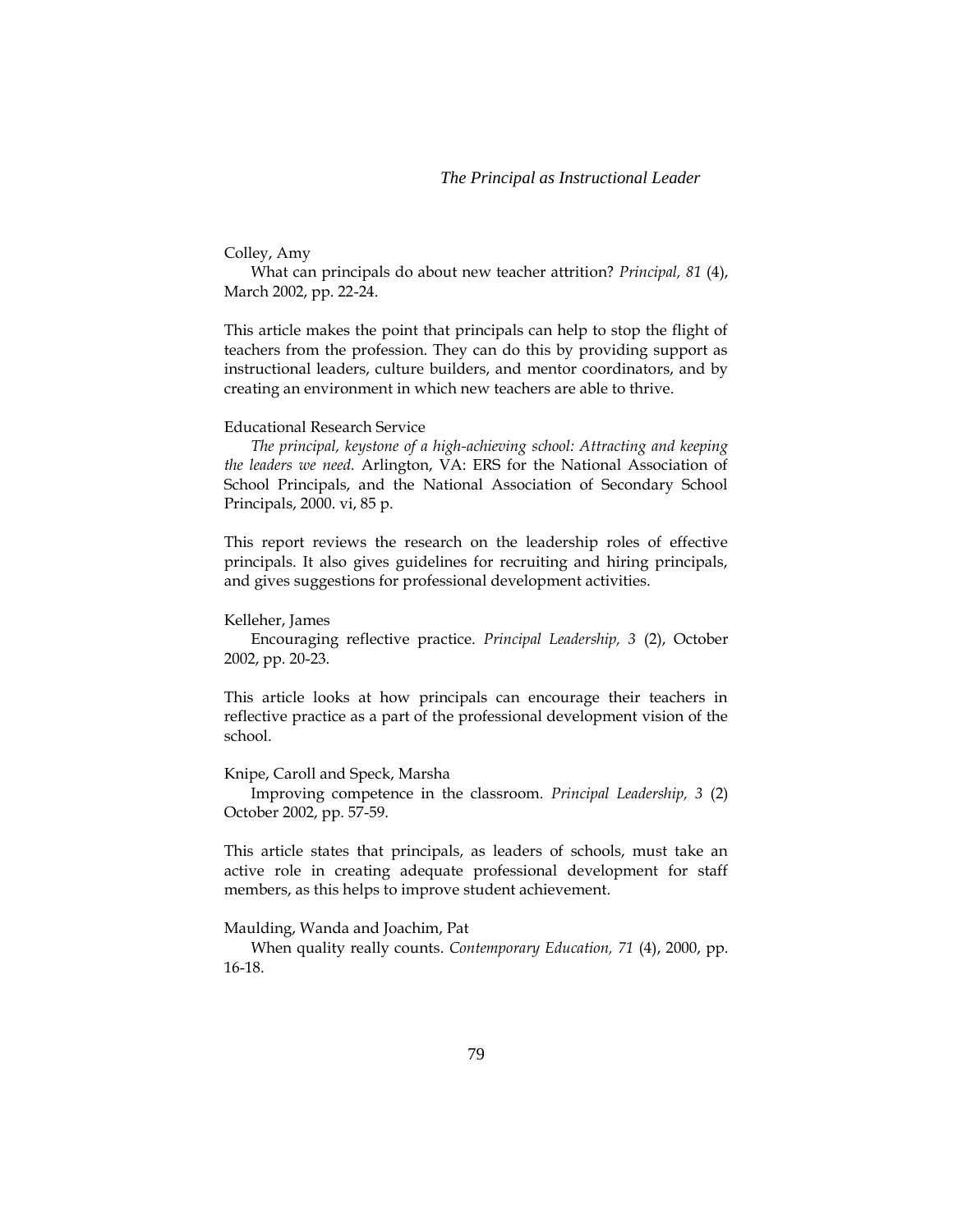According to this article, quality in education depends to a large extent on the teachers. Principals must establish a partnership between themselves and teachers. They should also emphasize to teachers that the success of the students is important. This will instil an atmosphere of confidence from the staff in the ability of the instructional leader to assist them in improvement and/or growth, when necessary.

#### Riggs, Ernestine G. and Serafin, Ana Gil

The principal as instructional leader: Teaching high school teachers how to teach reading. *NASSP Bulletin, 82* (600), October 1998, pp. 78-84.

The main focus of this article is "The Strategic Teaching and Reading Project," which was developed in the United States to be used in secondary classrooms to improve the reading ability of all students. However, the article initially discusses the role of the principal in providing professional development for staff to improve student achievement.

#### Youngs, Peter and King, M. Bruce

Principal leadership for professional development to build school capacity. *Educational Administration Quarterly, 38* (5), December 2002, pp. 643-670.

This article gives the findings of a qualitative study of four urban elementary schools in the United States. The study sought to examine the extent to which, and the ways in which, principal leadership for professional development addressed three aspects of school organizational capacity: 1) teachers' knowledge, skills, and dispositions; 2) professional community; and 3) programme coherence. The findings revealed that effective principals can sustain high levels of capacity by establishing trust, creating structures that promote teacher learning, and by either connecting their faculties to external faculties or helping teachers generate reforms internally.

# **Student Achievement**

Andrews, Richard L.; Basom, Margaret R. and Basom, Myron

Instructional leadership: Supervision that makes a difference. *Theory into Practice, 30* (2), Spring 1991, pp. 97-101.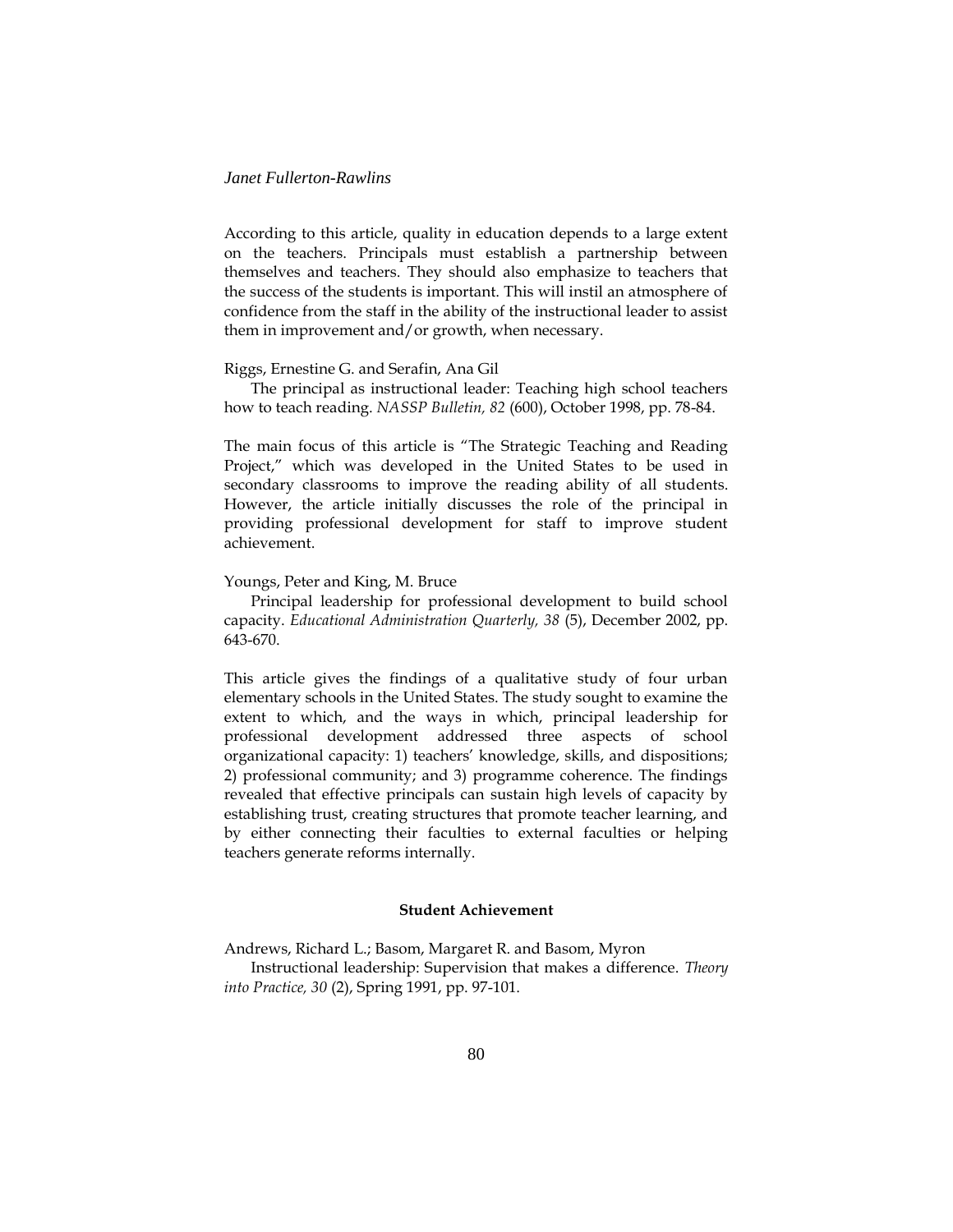This article examines the supervisory practices of instructional leaders that have been found to increase student achievement. Four practices are identified as important: 1) resource provider, 2) instructional resource, 3) communicator, and 4) visible presence.

Bulach, Clete; Lunenburg, Fred C. and McCallon, R.

The influence of the principal's leadership style on school climate and student achievement. *People in Education, 3* (3), September 1995, pp. 333-350.

This study examined the influence of the principal's leadership style on school climate and student achievement. Principals and teachers in 20 elementary schools in the United States were involved in the study. The results of the study revealed that principals who involved students, parents, and community in the decision-making process have higher student achievement.

#### Dempsey, Dennis F.

The principal push for technology. *High School Magazine, 7* (1), September 1999, pp. 30-33.

This article suggests that if schools are going to meet the challenges of preparing students for the 21st century, school principals must be involved in the integration of technology throughout the school. It also states that the principal must lead by example by using the technology himself and establishing an environment that encourages the use of technology.

#### DuFour, Richard

The learning-centered principal. *Educational Leadership, 59* (8), May 2002, pp. 12-15.

In this article, a former principal describes how he transformed his high school from an emphasis on teaching to an emphasis on learning, by functioning as a learning leader rather than an instructional leader. The article asserts that all principals should become learning leaders who promote student and teacher learning.

### Ediger, Marlow

The school principal as leader in reading instruction. *Reading Improvement 37,* (1), Spring 2000, pp. 20-29.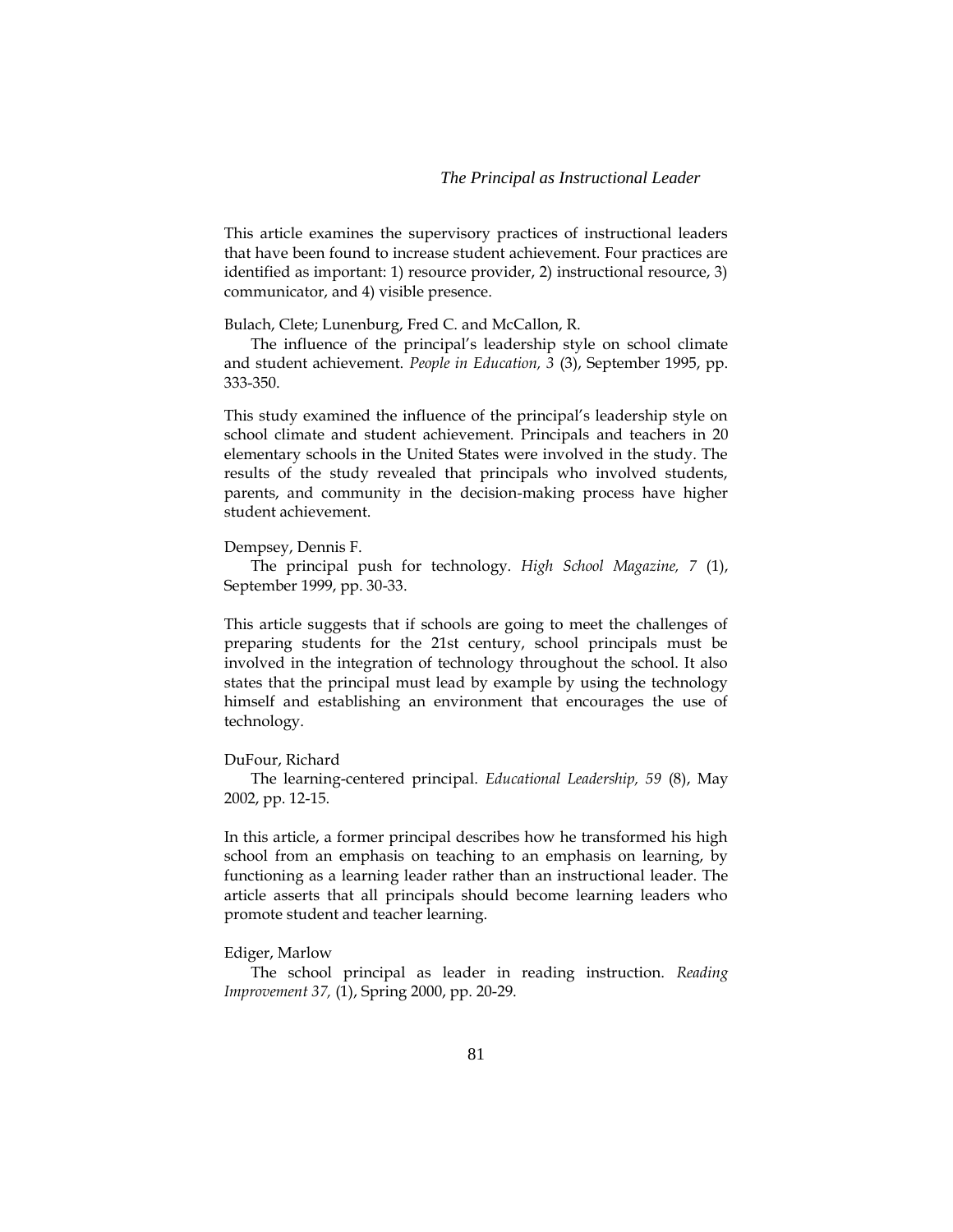This article suggests that the principal has a leading responsibility in improving the school curriculum. It discusses the principal's vital role in assisting teachers to help each student become the best reader possible, and presents several ways that principals can help teachers improve reading instruction.

Fink, Elaine and Resnick, Lauren B.

Developing principals as instructional leaders. *Phi Delta Kappan, 82* (8), April 2001, pp. 598-610.

This article reflects on the experiences of the Community School District in New York City over an 11-year period, during which the school district amassed a strong record of successful schooling improvement. It identifies nesting learning communities and cognitive apprenticeships as keys to success, and asserts that principals are responsible for establishing a pervasive culture of learning and teaching in each school.

#### Foriska, Terry J.

The principal as instructional leader: Teaming with teachers for student success. *Schools in the Middle, 3* (3), February 1994. pp. 31-34.

This article shows how cooperation between a principal and teachers helped to improve student learning. After administering the cognitive section of the National Association of Secondary School Principal (NASSP) Learning Style to students and tabulating the results, the principal worked with teachers to personalize instruction and improve student learning.

### Neuman, Mary and Pelchat, Judith

The challenge to leadership: Focusing on student achievement. *Phi Delta Kappan, 82* (10), June 2001, pp. 732-736.

In this article, three educators—a superintendent, principal, and teacher leader—reflect on the relationship between leadership and student achievement. The discussion centred on how to promote leadership that encourages instructional agenda in schools.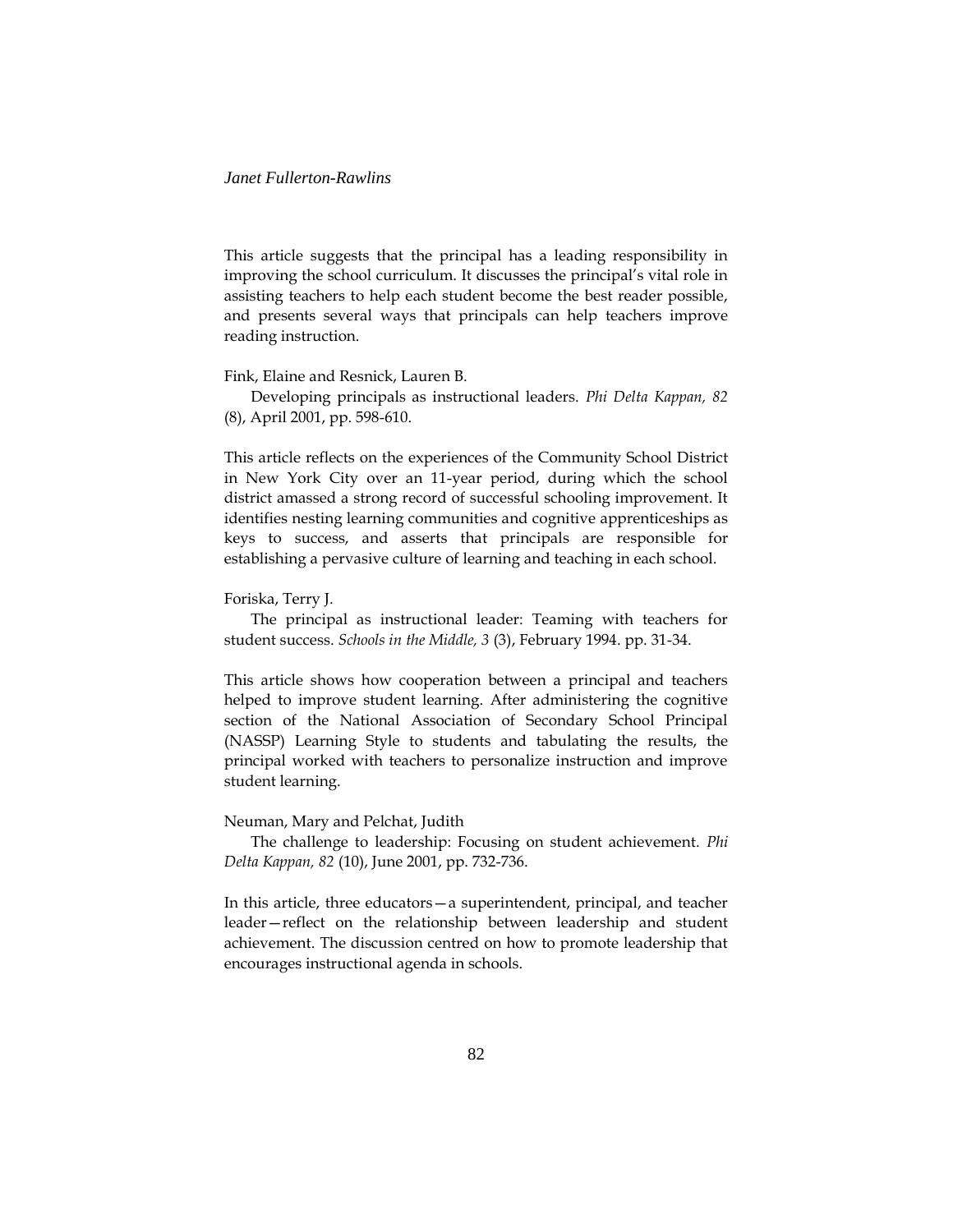#### **Community Involvement**

Epstein, Joyce Levy

School/family/community partnerships: Caring for the children we share. *Phi Delta Kappan, 76* (9)*,* May 1995, pp. 701-712.

This article states that the reasons for developing school, family, and community partnerships are to: 1) improve school programmes and school climate, 2) provide family services and support, 3) increase parents' skills and leadership, 4) connect families with others in the school and the community, 5) help teachers with their work, and 6) help students succeed in school and later life. The article also provides guidelines for building these relationships.

#### Epstein, Joyce L. and Sheldon, Steven B.

Present and accounted for: Improving student attendance through family and community involvement. *Journal of Educational Research, 95* (5), May/June 2002, pp. 309-318.

This study shows how family/school/community partnerships may contribute to the reduction of student absenteeism and truancy. Data were collected on primary and secondary schools' rates of daily student attendance and chronic absenteeism, and on specific partnership practices that were implemented to help increase or sustain student attendance. Results suggest that schools interested in improving or maintaining good attendance could benefit from taking a comprehensive approach, which includes students, educators, parents, and community partners.

#### Griffith, James

Principal leadership of parent involvement. *Journal of Educational Administration, 39* (2), 2001, pp. 162-186.

This article reports on a study undertaken to determine the principal behaviours associated with high levels of parental involvement in schools. The study collected data from 82 elementary schools in the United States, school principals, and school archives. The findings of the study reveal that the general belief is that principals' behaviour influence parent involvement. The findings also identify specific roles associated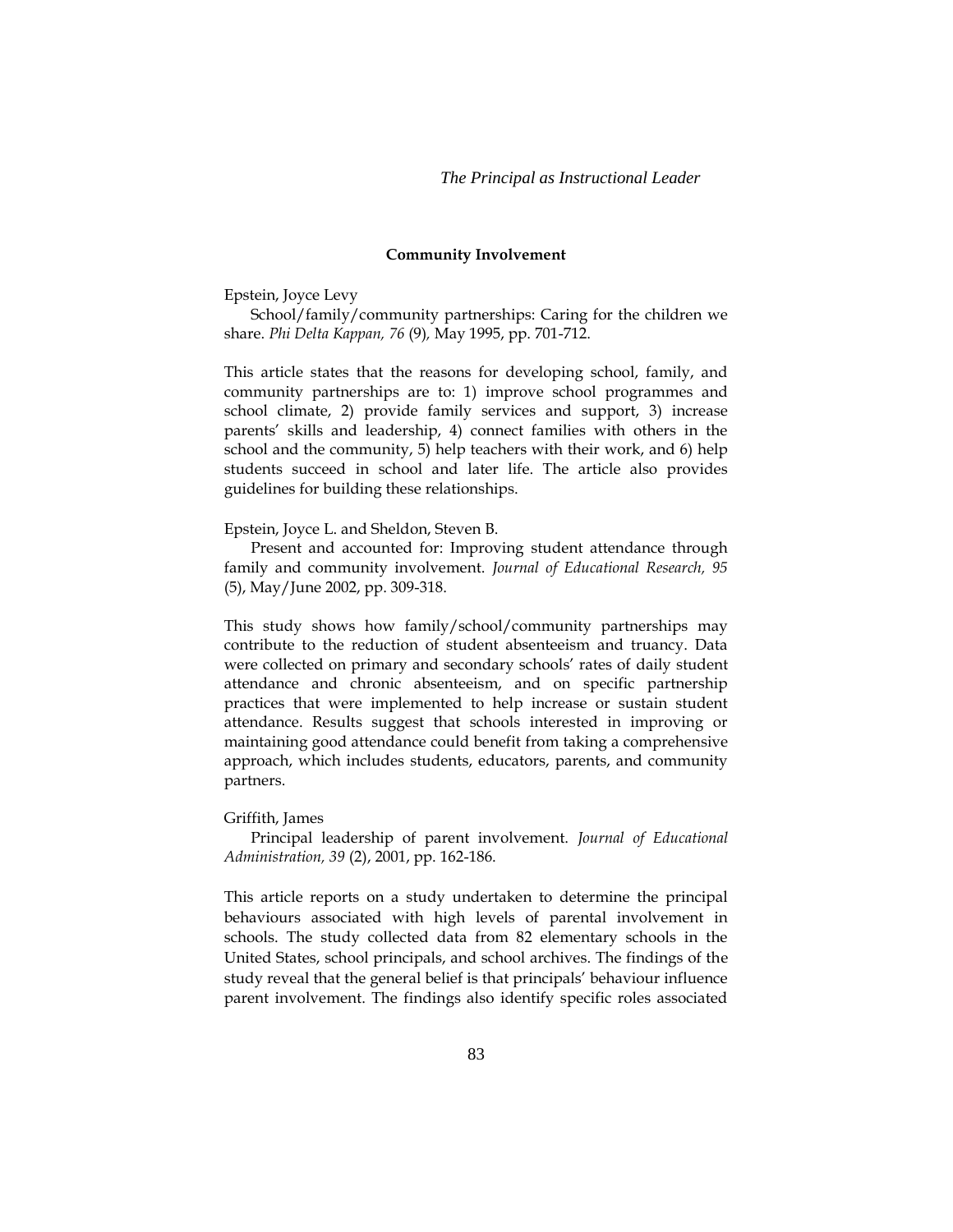with parent involvement and factors traditionally associated with parent involvement.

### Hatch, Thomas

How community action contributes to achievement. *Educational Leadership, 55* (8), May 1998, pp. 16-19.

This article highlights developments at Alliance Schools in Texas, USA, which show that the power of community involvement for improving learning may come from a number of different sources. It shows that community involvement contributes to improvement in three areas: 1) the physical conditions, resources, and constituencies that support learning; 2) the attitudes and expectations of parents, teachers, and students; and 3) the depth and quality of the learning experiences in which parents, teachers, and students participate.

#### Melaville, Atelia I., and Blank, Martin J.

It takes a whole community…. *Principal, 80* (1), September 2000, pp.18-20, 22.

In this article elementary school principals from several rural and urban community schools explain how close-knit community partnerships created campuses that involved parents, energized teachers, and enhanced children's learning.

### McPhee, Rob

Orchestrating community involvement. *Educational Leadership, 53* (4), December/January 1995/6, pp. 71-74.

In this article, an Alberta high school principal describes the process of transforming a small vocational training school into an innovative school of science and technology. It shows how discussions with all stakeholders proved to be very useful.

### Sanders, Mavis G. and Harvey, Adia

Beyond the school walls: A case study of principal leadership for school-community collaboration. *Teachers College Record, 104* (7), October 2002, pp. 1345-1368.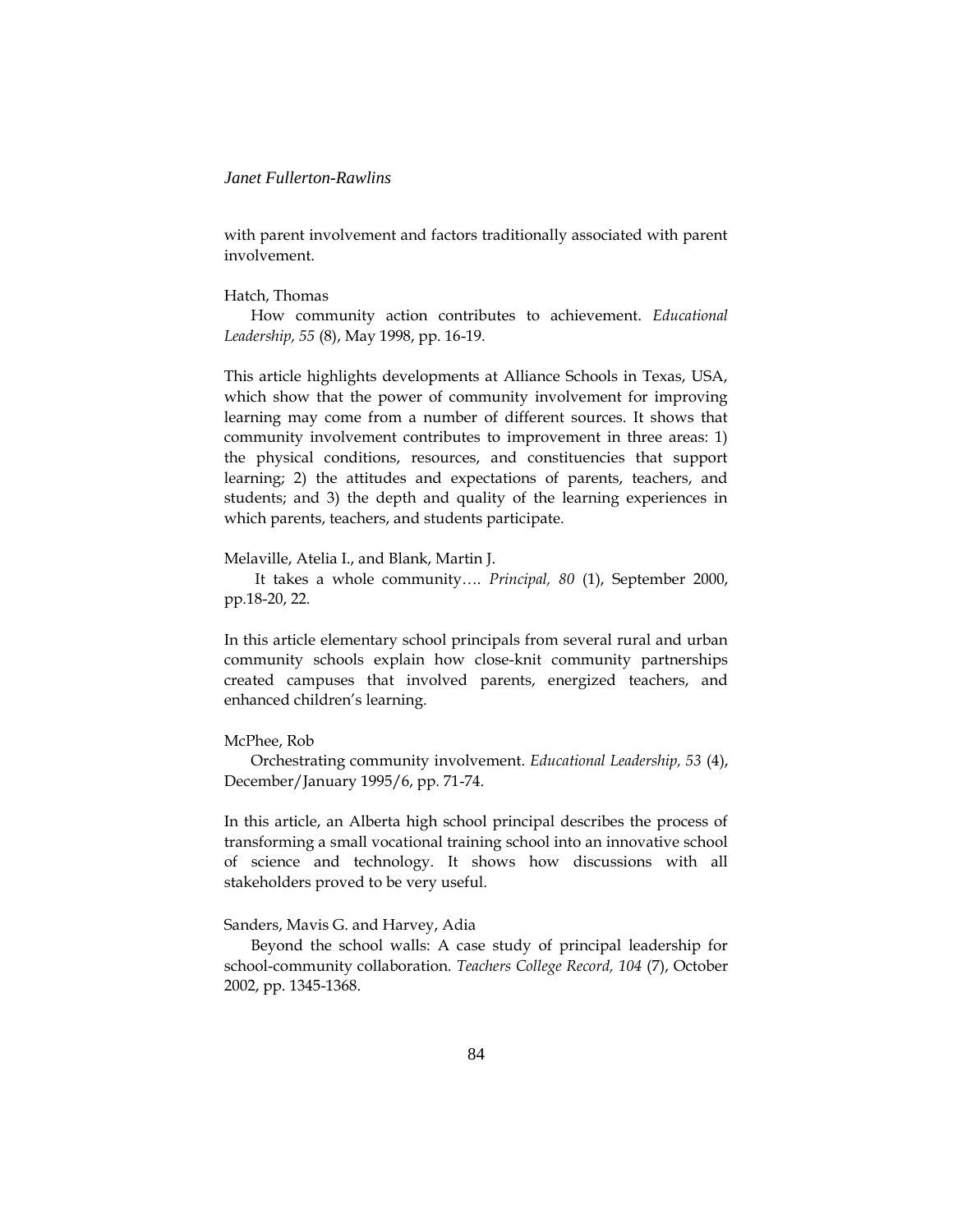This paper describes how one urban elementary school in the United States developed strong connections with 10 community businesses and organizations as part of its programme of school, family, and community partnerships. These partnerships supported the school's efforts to provide a challenging and nurturing learning environment for its students.

#### **WEBSITES**

#### **Educational Leadership**

This website is intended to help people interested in locating information on leadership in education. It contains the following: 1) a bibliography of books on educational leadership, 2) articles on educational leadership, 3) Dr. Ruth Rees' [developer of the website] M.Ed course outline on educational leadership, and 4) a case study. It is intended that, over time, the website will evolve in response to others' input, with case studies, interactive checklists, etc, being added.

**URL:** http://educ.queensu.ca/~reesr/leadership.html

#### **The Knowledge Loom: Principal as Instructional Leader**

This Knowledge Loom spotlight evolved through the work of the Principals' Leadership Network in the United States, which is a regional programme of the Education Alliance at Brown University in partnership with the National Association of Elementary School Principals. This spotlight allows users to: 1) read about best practices, 2) gain insight into successful strategies, 3) review research that supports the practices, 4) view stories about the best practices in real schools and districts, 5) add their own stories, questions, and bits of wisdom, 6) participate in online panel discussions, and 7) discover supporting organizations and resources.

**URL:** http://knowledgeloom.org/pil/index.jsp

### **Leadership in Education: Bibliography**

This outline for a course by Coral Mitchell of the Faculty of Education, Brock University, includes an extensive list of selected references. **URL:** http://www.ed.brocku.ca/~cmitchell/dout.htm